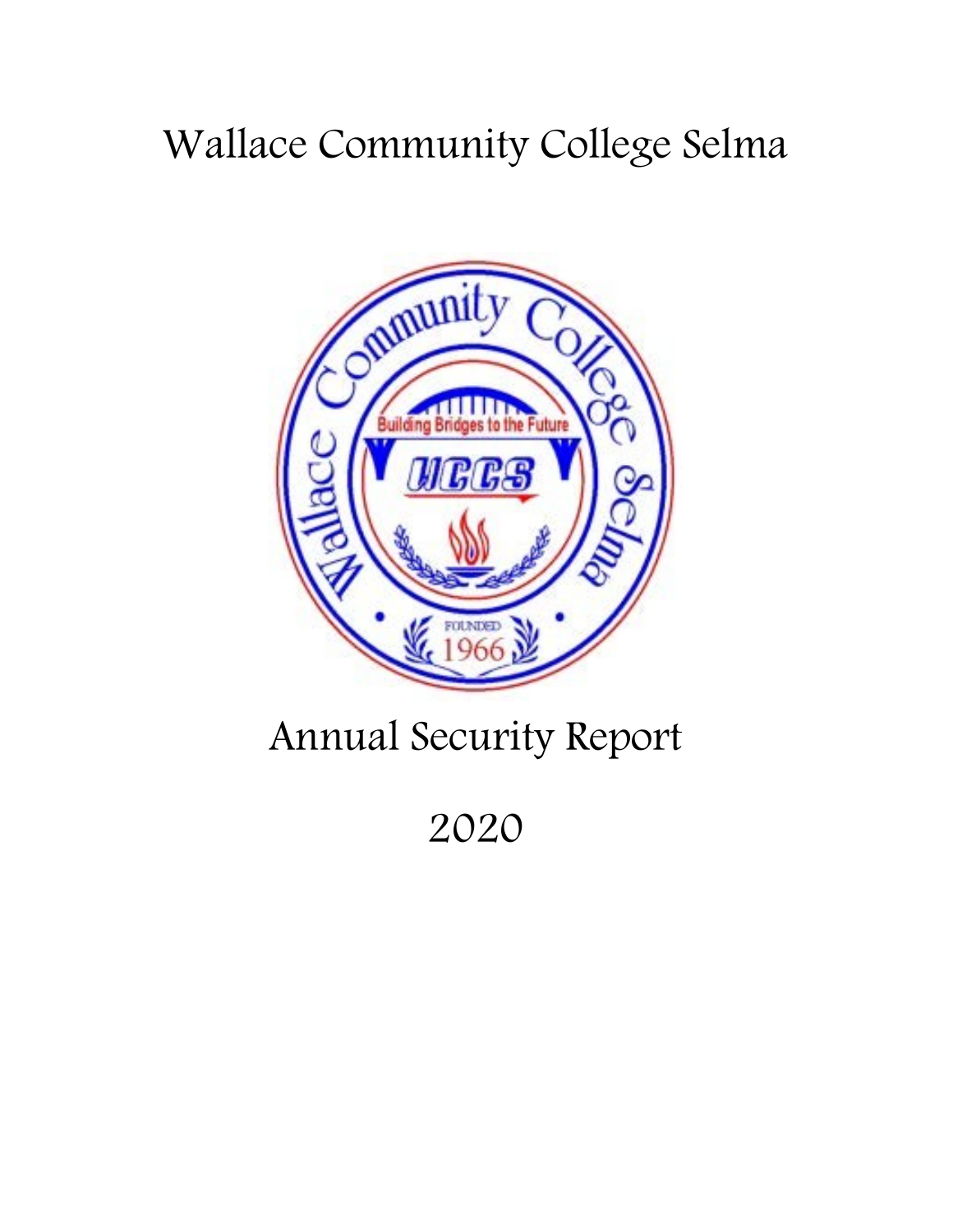Wallace Community College Selma works to help maintain public safety and to protect lives and property by providing law enforcement and security functions through the Wallace Community College Selma Campus Police. By providing the campus of WCCS with a full-time police department and educating our inhabitants, we can work together to reduce the chances of becoming victims of crime and avoid misfortunes. We believe that an informed community is a safe community. Therefore, Campus Police makes available the Annual Security Report which includes crime statistics and outlines WCCS's policies and procedures. As a department we encourage students, faculty, staff and patrons to take time and familiarize themselves with the Annual Security Report. Campus Police takes pride in providing law enforcement services to the community. We strive to create a safe environment in which anyone can study, work, and raise a family. Remember, safety first always and you may contact campus police whenever our services or assistance are needed. For a copy of this report, you may contact Ms. Rena Watts at 334-876-9349 or email at rena.watts@wccs.edu.

Best Regards,

Charles J. Dysart II

Chief Charles J. Dysart II Director of Public Safety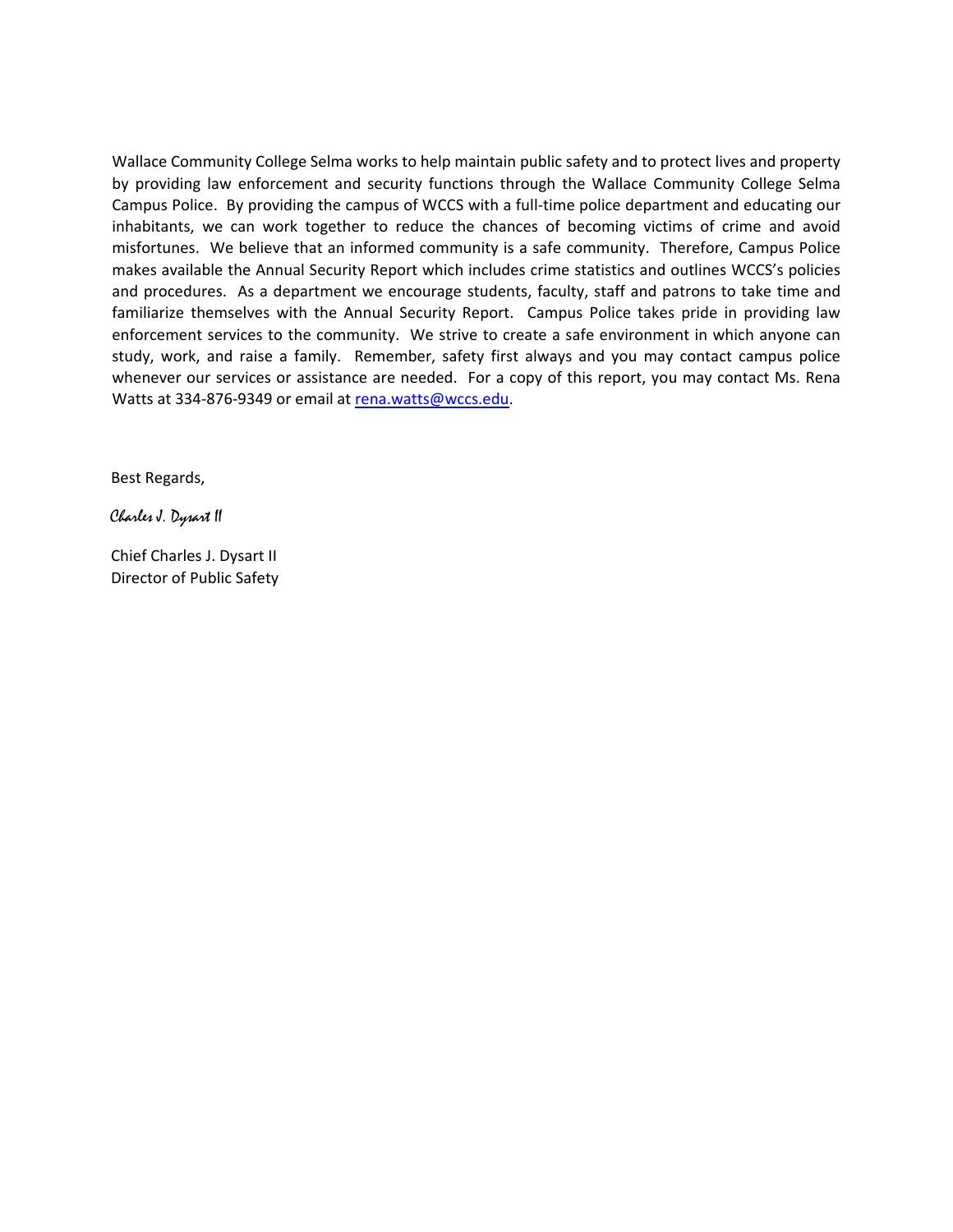#### **General Information**

In accordance with the federal regulations of the Campus Security Act, Wallace Community College Selma, through the Wallace Community College Selma Campus Police Departments submits, both crime statistics for the three most recent calendar years and WCCS's related policies and procedures. For the purpose of this report, WCCS is defined as the main campus located in Selma, AL. This information is distributed each year to enrolled students and current employees and is also made available to the general public. The Campus Police Department's annual Campus Safety report informs prospective and current students, faculty, staff and the general public of the general procedures for reporting crimes both on and off campus. It includes tips on preventing theft of property and crimes of violence, including physical and sexual assaults. In compliance with amendments to the Campus Security Act (now known as the Jeanne Clery Disclosure of Campus Security Policy and Campus Crime Statistics Act) and Department of Education regulations, the crime statistics published in this report illustrate:

- 1.) the reporting of crime categories as specified below
- 2.) the reporting of specified hate crimes by category of prejudice against the victim (race, gender, religion, sexual orientation, ethnicity, disability)
- 3.) the reporting of violations, arrests and referrals for campus disciplinary action as specified below.

Each of these statistical categories is further broken down by geographic area: On‐Campus (includes On‐ Campus Housing facilities), Non‐Campus property; and Public Property (includes property within campus or immediately adjacent to it). See Crime Statistics for more information.

The Campus Police Department makes annual requeststo the Selma Police Department for crime statistics taken from the public areas within campus or immediately adjacent to the main campus, and off‐campus College owned property to be included in the Annual Campus Security.

The Annual Campus Security Report includes crime statistics for the following categories of crimes, as reported to the WCCS and other campus authorities, and local law enforcement: homicide (murder, non‐ negligent and negligent manslaughter); sex offenses (forcible, non‐forcible); robbery; aggravated assault; burglary; motor vehicle theft; and arson. Also included are statistics for the following categories of violation arrests and referrals to the campus Judicial Coordinator disciplinary action: liquor law violations, drug law violations, and illegal weapons possession violations.

## **Mission Statement**

The mission of the WCCS Campus Police Department is to work with all members of the campus community to preserve life, maintain human rights, protect property, promote individual responsibility and fulfill community commitments.

We are committed to enhancing the quality of life on campus by working cooperatively with the public and within the framework of the constitution to enforce the laws, preserve the peace, reduce fear, and provide for a safe environment.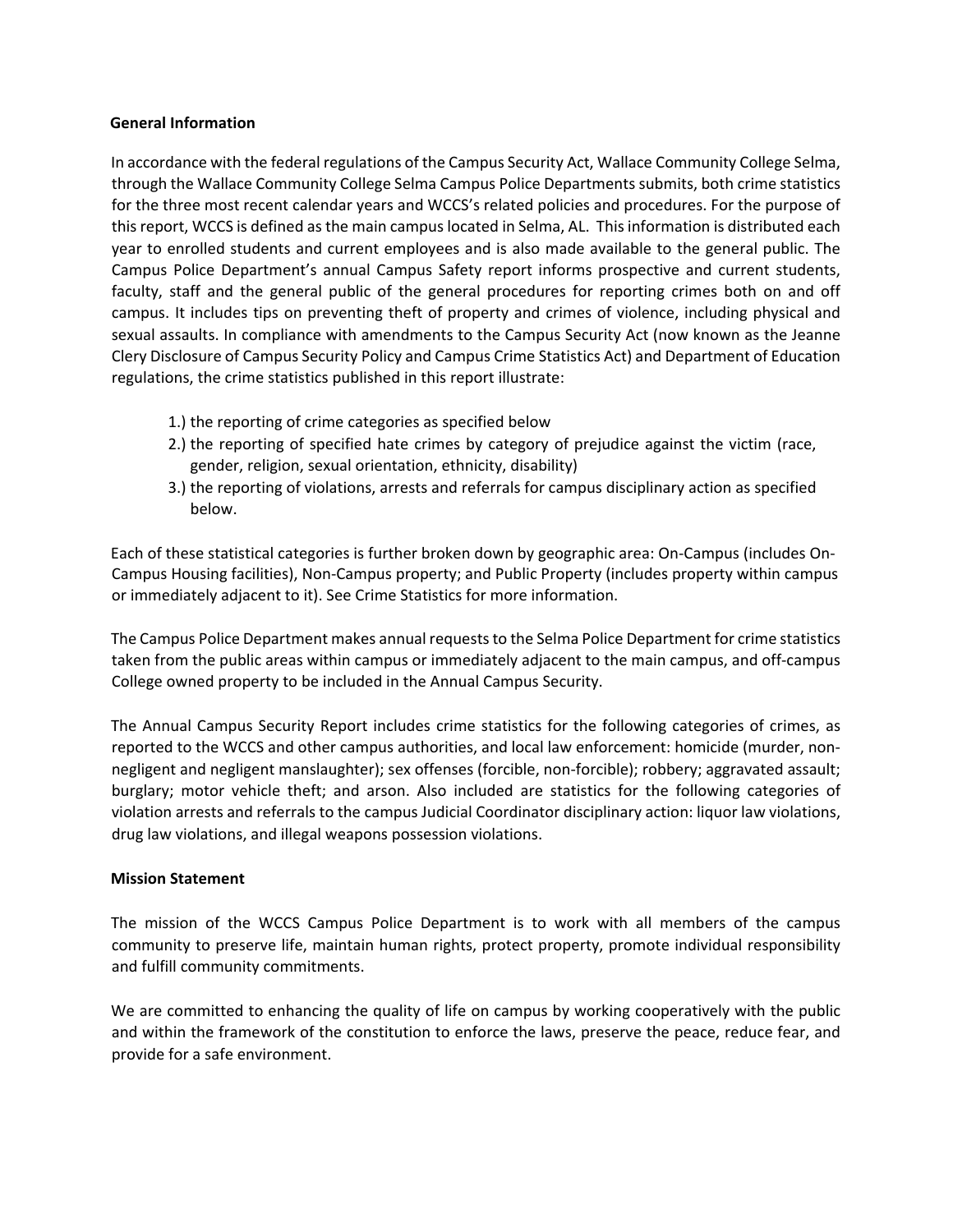As our mission, we believe in the dignity and worth of all people. We are committed to providing high quality, community-oriented, sensitive police service; protecting constitutional rights, problem solving, teamwork, openness, continuous improvements, and providing leadership to the police profession. We encourage and seek diversity in our work force, which permits us to grow and respect each person as individuals. We strive for a safe, healthy work force.

We strive to provide a safe environment for students, faculty, staff and other campus visitors. A person who is not a student, officer, or employee of the institution, who is not authorized by employment or by status as a student of the institution to be on campus or at any other facility owned, operated, or controlled by the governing board of the institution, or who does not have legitimate business on the campus or facility, or any other authorization, license, or invitation to enter or remain at the facility, or anyone who is committing any act tending to interfere with the normal, orderly, peaceful, or efficient conduct or activities of WCCS, may be directed by a campus police officer to leave the campus or facility. If the person fails to do so, trespass charges may be pursued by the Campus Police.

We desire to inform all students, staff, and faculty members of the policies and procedures for safety and security at WCCS. This information is published by the WCCS Campus Police Department to meet requirements outlined in Public Law 101‐542, the Jeanne Clery Act. It is our wish to keep the campus community informed of any criminal activity which may have an impact on personal safety or security. A copy of this report will be made available upon request. If you wish to obtain a copy, please stop by the WCCS Campus Police Department.

# **Vision**

The College shares a vision of student‐centered educational excellence that is responsive to the needs of our service area and is manifested by quality teaching, educational support services, and access to opportunity. Challenged by change and innovation, we will move forward to create a future responsive to the diverse needs of students, community and state.

Wallace Community College Selma is committed to create and maintain a quality educational environment that promotes and supports a student body, faculty, staff, and administration that is multicultural and diverse, and reflective of our student body and community population.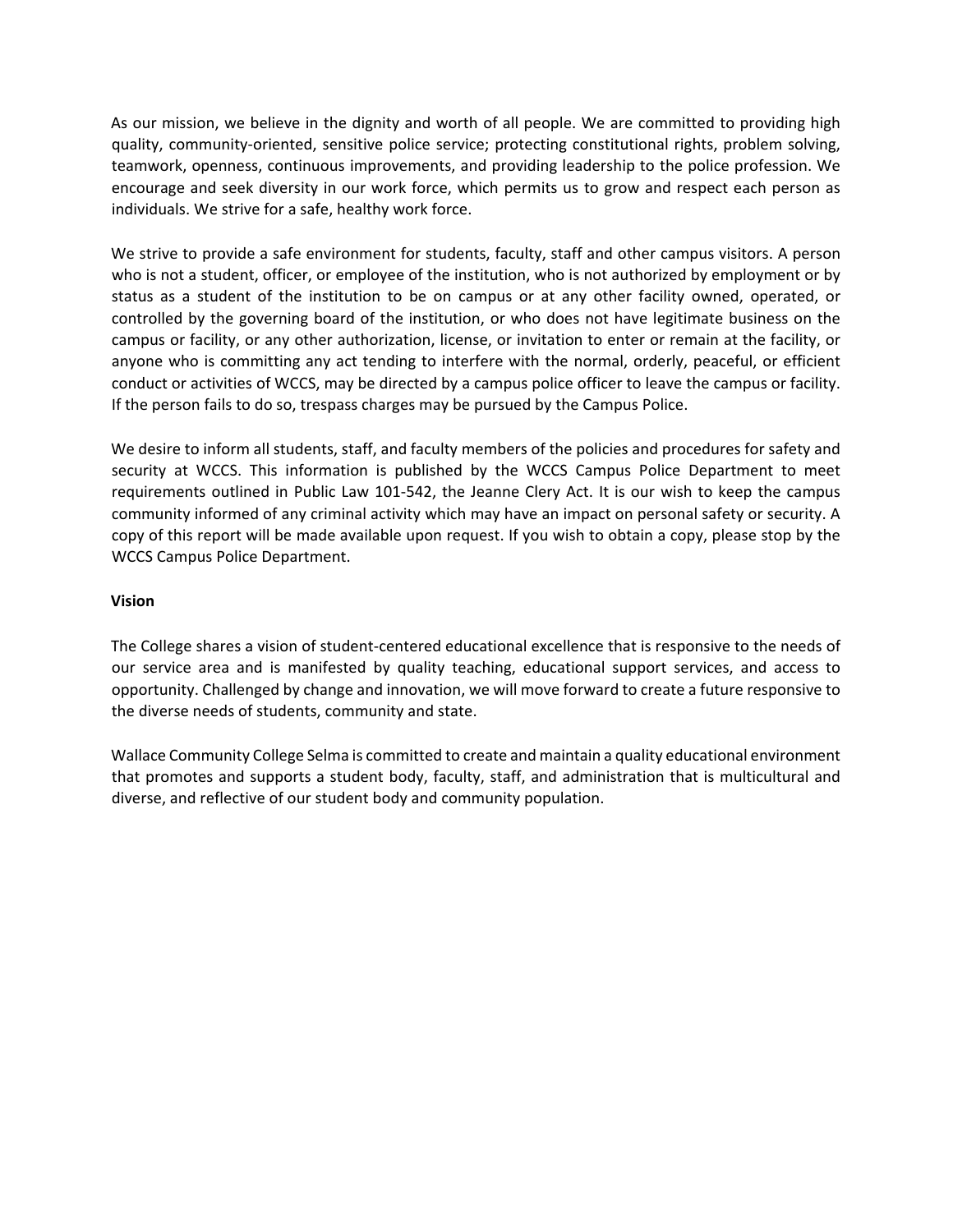

 *Wallace Community College Selma Campus Police Department*

*Organizational Chart 2019 Chief Charles J. Dysart II*

 *Campus Police reports to The Director of Facilities & Safety*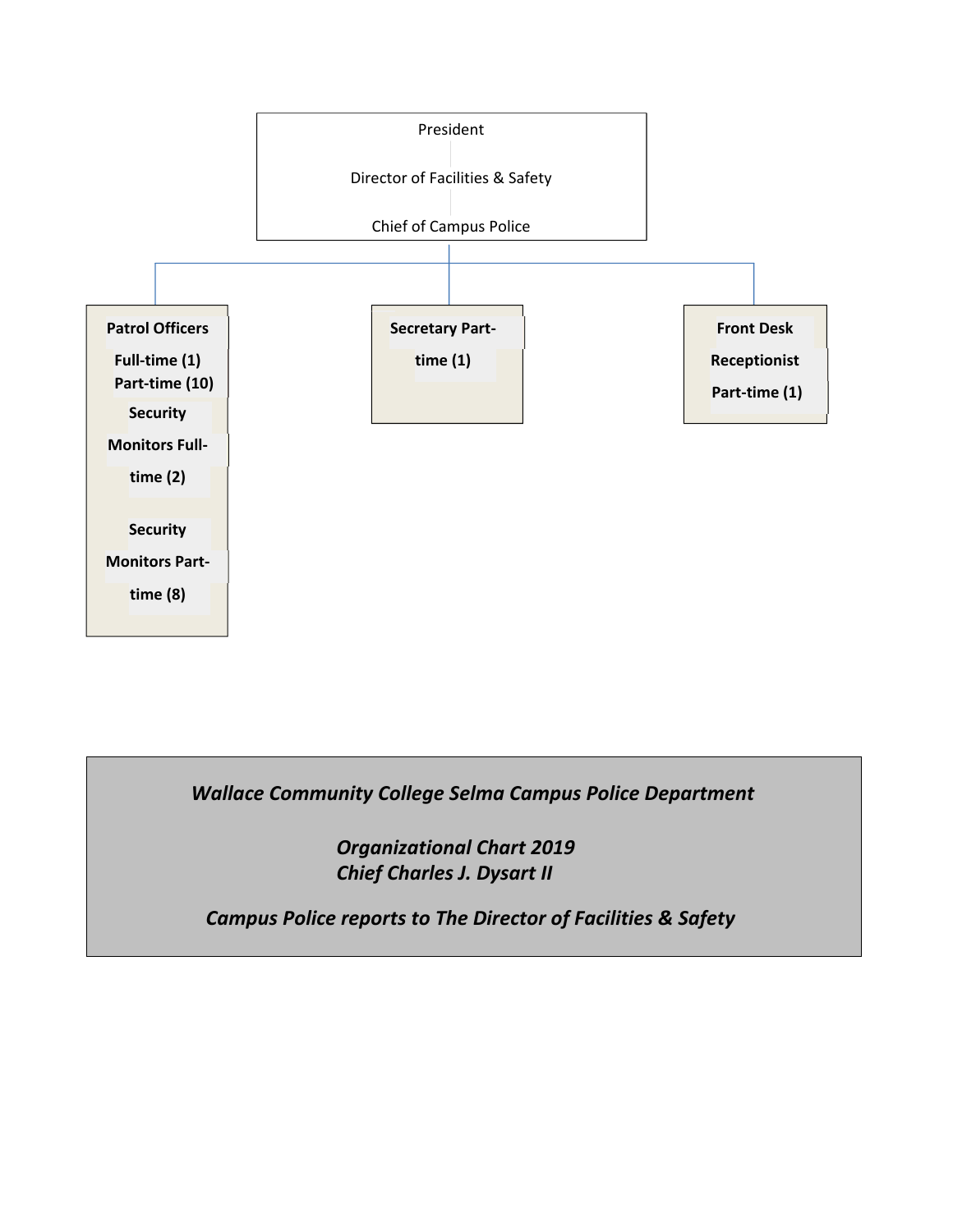## Reporting On‐Campus Crimes and other Emergencies

To promote safety on campus, the Campus Police deeply encourages anyone with knowledge about any crime, suspicious activity, or unsafe conditions on campus to make an immediate report to the Campus Police in person or by telephone. Reporting does not mean you must take legal action ‐‐ it may, however, help police officers stop further incidents as well as help them keep the community informed about criminal activity. To make a report in person, go to the Campus Police Department, which is located in the Administration Building 3000 Earl Goodwin Parkway. To make a report by phone, call (334) 375‐6036 for emergencies or (334) 876‐9248 for non‐emergencies. 911 calls are answered by the Dallas County 911 Office. Please be prepared to provide information describing the situation to police communications. In emergency situations, including fires and medical emergencies, you may call (334) 876‐9227 or 911. Faculty, staff, and students requiring non‐emergency medical care may contact the Vaughn Regional Medical Center (334) 418‐4100 during business hours. The Cahaba Mental Health is available during business hours for those in need of treatment (334) 875‐2100. After hours, you may call the Campus Police Department for assistance.

#### **Campus Police Response to a Crime Report**

When you report a crime to the WCCS Campus Police Department, a campus police officer will meet with you to discuss the situation. A written incident/offense may be filed. The incident will then be reviewed to determine proper follow up investigation by the initial reporting officer or by the Chief of Police. If a suspect is found, the victim may be escorted to the Magistrate of the City of Selma or the District Court of Dallas County to pursue criminal prosecution. A warrant will be issued if there is probable cause to arrest the suspect. Campus police officers will serve the warrant, arresting the defendant. A court date will be set and you may have to appear in court to provide testimony.

## **If You Don't Want to Make a Campus Police Report and/or Take Legal Action**

The Wallace Community College Selma Police Department encourages you to report all criminal activity even if you don't want to take legal action in order to help us maintain accurate records and to assist us in providing a safe environment for everyone on campus. The Campus Police is responsible for preparing the College's Annual Campus Security Report and for compiling the crime statistics included in the report. We would like to keep the community as informed as possible. The information you report may assist campus police to provide police response to an emergency situation.

## **Reporting Off‐Campus Crimes and Other Emergencies**

Victims or witnesses to criminal activity occurring off campus should contact the agency that has jurisdiction:

Dallas County Sheriff Office: Dallas County Sheriff Dept. Office‐334‐874‐2530 Dallas County Dispatch‐ 334‐874‐2578 Selma PD Office‐334‐874‐6611 Selma State Trooper Post‐334‐874‐8234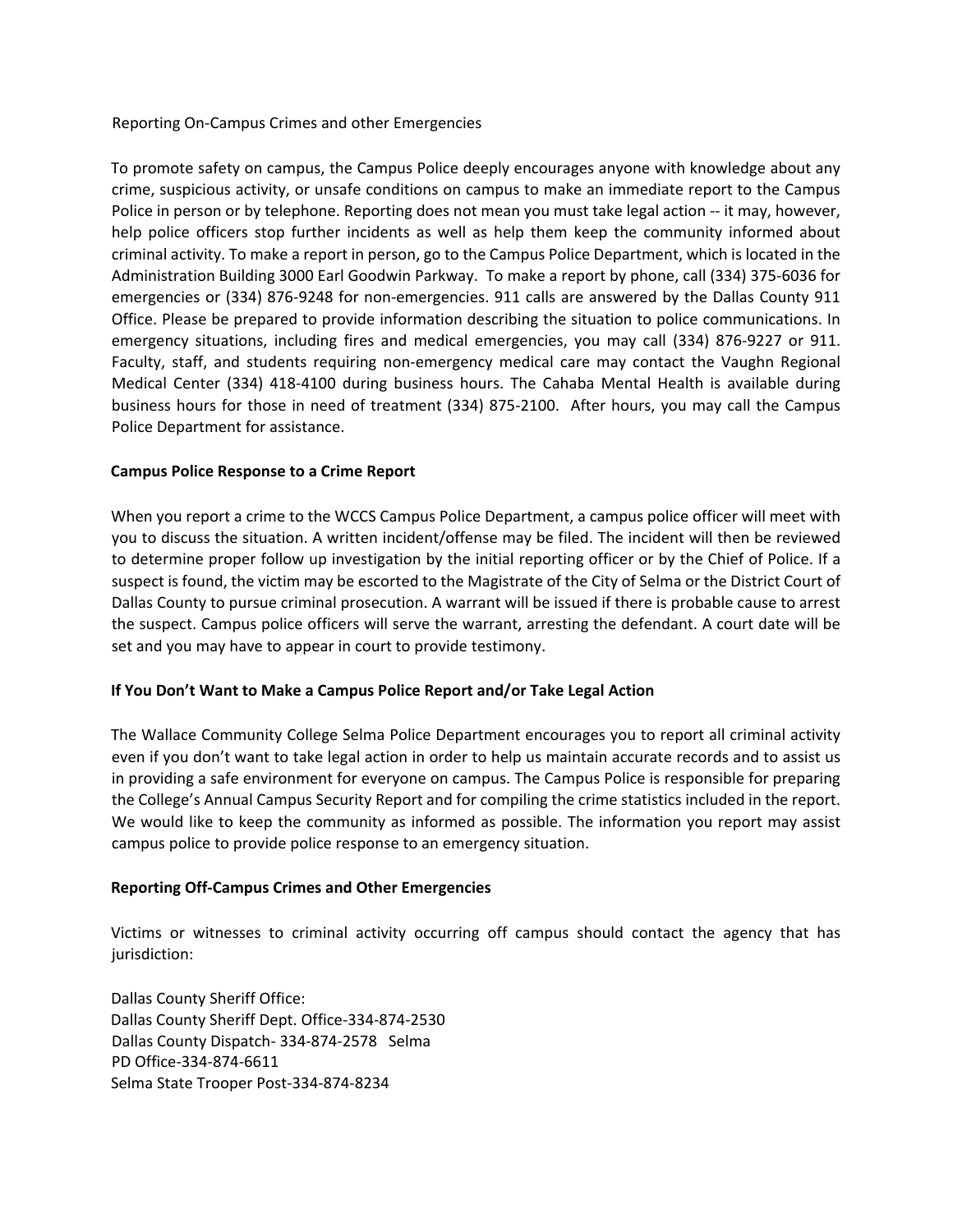The Campus Police Department can assist in notifying other law enforcement agencies in other locations as needed.

# **Campus Police Authority and Jurisdiction**

All sworn police officers assigned to the WCCS Campus Police Department receive their powers and authority from the Code of Alabama, Title 16, Chapter 22, Sections 1 and 2, which state:

"The president or chief executive officer of any state college or university shall have the authority to appoint or employ one or more suitable persons to act as police officers to keep off intruders and prevent trespass upon and damage to the property of the college or university or of the said university. Such persons shall be charged with all the duties and invested with all the powers of police officers.

Any officer appointed pursuant to the provisions of 16‐22‐1, is a peace officer whose authority extends to any place in the state; provided that the primary duty of any such police or peace officer shall be the enforcement of the law on property owned or leased by the institution of higher education employing such officers; provided further, that he shall not otherwise act as a peace officer in enforcing the law except:

- 1. When in pursuit of any offender or suspected offender who is charged with the commission of a crime while on the premises of said institution; or
- 2. To make arrests otherwise lawfully for crimes committed or for which there is probable cause to believe have been committed, within his presence or within the boundaries of said property owned or leased."

## **Daily Crime Logs**

Campus Police compiles statistical information from reports filed with our agency and surrounding agencies. A brief summary of these reports are posted on the campus police Crime Log at http.wccs.edu campus police Crime log summaries include each incident's location, type, date, time, and disposition. Campus police crime logs are available for public viewing 24 hours a day. Campus police also posts crime alert on their website at http.wccs.edu/campus police

## **Emergency Notifications, Timely Warnings & Crime Alerts**

In the event of an emergency situation i.e. (active shooter, inclement weather), the Crisis Management Team, in collaboration with the Emergency Response Planning Committee will convene to assess the situation, and determine whether to activate the Emergency Response Plan. The Emergency Response Planning Committee and the Crisis Management Team members should bring available lap top computers with them to the Conference Room in the Classroom Building. The alternate location will be the Conference Room on the second floor of the Hank Sanders Technology Center, if the Classroom Building is not available. The "Patriot Alert" notification system will be used to notify students, staff and faculty. Alerts are transmitted through: cell phone, land line phones and email.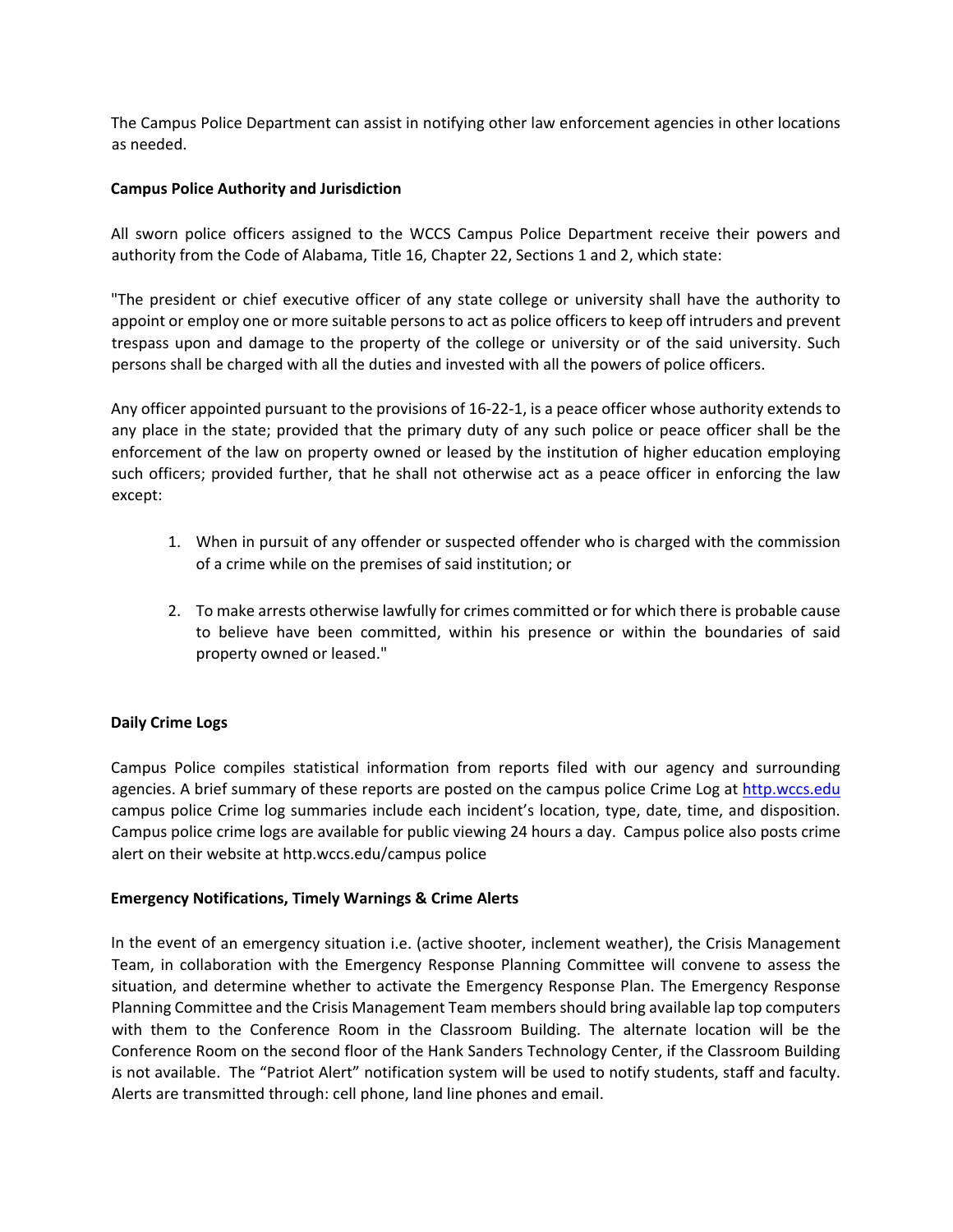Anyone with information warranting a warning should immediately contact Campus Police at 334‐ 8769248. Campus Police will inform the appropriate college personnel.

## *Crime/Incident Warnings*

When crime/incident warnings are warranted, the following will be provided through Patriot Alert:

- 1. The incident that initiated the warning
- 2. Safety tips for "Patriot Alert" recipients
- 3. A contact person or agency

## **Confidential Reporting of Pastoral and/or Professional Counselors**

Under the law, pastoral and campus professional counselors, when acting as such, are not considered to be a campus security authority and are not required to report crimes for inclusion in the annual disclosure of campus crime statistics. As a matter of policy, however, the campus police department encourages all parties to inform potential victims, when appropriate, of procedures to report crimes on a voluntary, confidential basis for inclusion in the annual disclosure of crime statistics. All verified and unverified confidential reports made of sexual offenses that meet the reporting criteria are included in WCCS's campus crime statistics.

## **Submission of WCCS Crime Statistics to Federal Agencies**

The Wallace Community College Selma Police submit crime statistics online to the Department of Education. We contribute crime statistics to the Uniform Crime Report by submitting data to the Alabama Criminal Justice Information Center on a monthly basis.

Adult criminal sex offenders who must register with law enforcement officials must notify those officials of their enrollment or employment at institutions of higher education within the state. That information should then be forwarded to campus police of the school or institution of higher education where the adult criminal sex offender is employed, has a vocation, or is a student. In accordance with the Campus Sex Crimes Act of 2002, the University must notify the community of where this information can be obtained. To request information regarding registered sex offenders, including those employed, carrying on a vocation, or enrolled at Wallace Community College Selma, contact Campus Police at 334‐8769248. Additional information regarding the location of sex offenders in your area may be accessed at the following links:

Alabama Bureau of Investigation at http://community.dps.alabama.gov/

## **Safety and Access to Campus Facilities**

The WCCS campus is made up of a variety of facilities and academic/administrative buildings. During normal business hours the public has open access to academic and administrative buildings, with the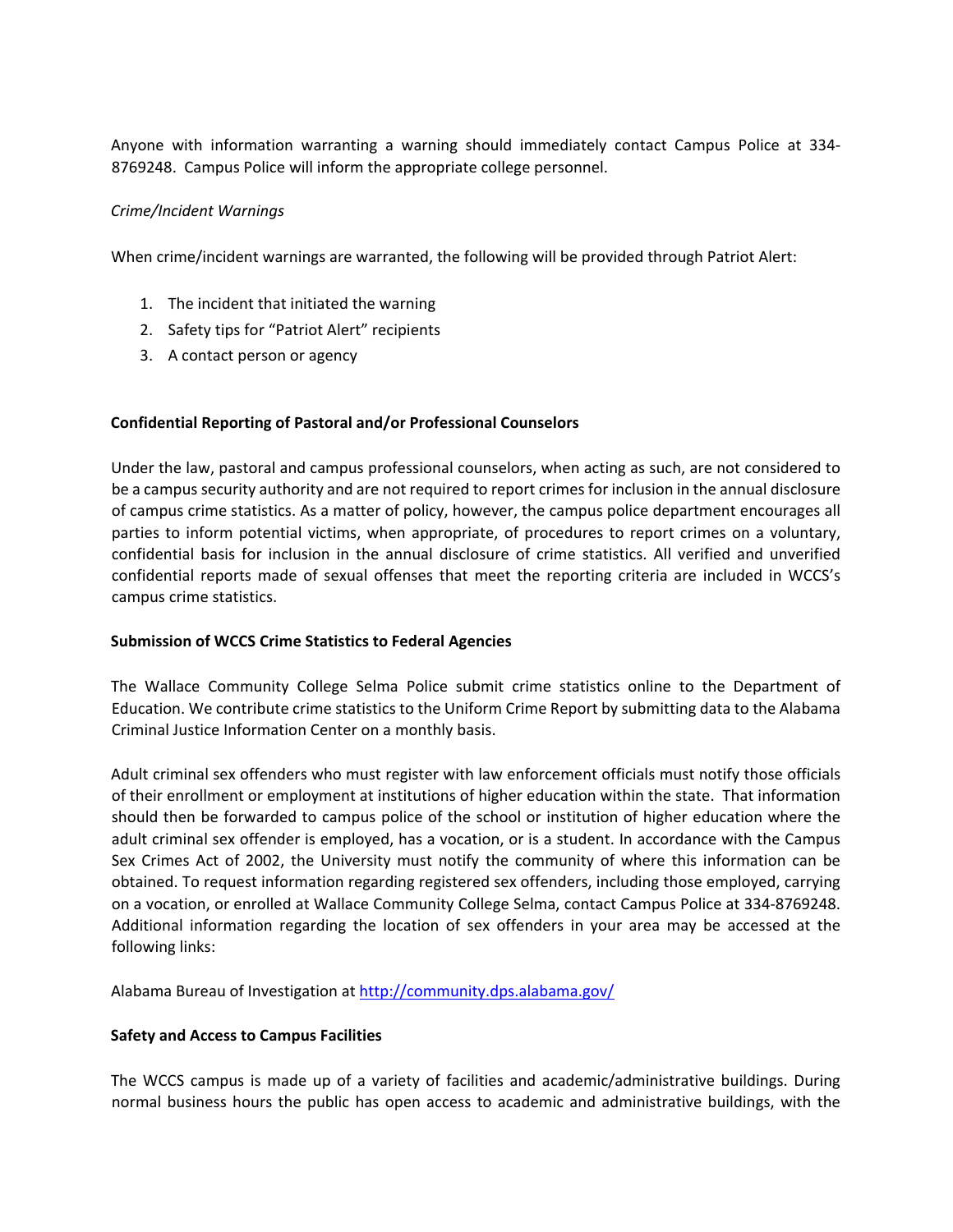exception locked areas. Students and staff who have access to administrative/academic buildings for after-hours work must secure the exterior doors behind them after they enter, and they are encouraged to follow all personal safety precautions. If you have to study or work alone at night in a campus building, be sure a friend knows where you are and when you will return home. You may utilize campus police Security Escort Service. Under this program a security or police officer will escort you from one campus location to another campus location.

## **Security Considerations in the Maintenance of Campus Facilities**

- 1. Electronic Alarm Systems: A computer‐based electronic monitoring system is located on campus to monitor security and fire alarm activations.
- 2. Camera systems are installed throughout college.
- 3. The Director of Public Safety provides input into the design of new and renovated campus facilities as it relates to physical and electronic security systems.
- 4. WCCS personnel routinely conduct surveys and reviews of perimeter security to campus owned buildings. Anyone who needs to report a security lighting issues may contact WCCS at 334‐876‐9248.

## **Local Law Enforcement Support**

The WCCS Campus Police Department will work closely with and receive support from the Selma City Police Department, Dallas County Sheriff's Department, and Alabama State Troopers. These agencies will be contacted in the event such support is required. It is our intention to foster a healthy working relationship with these state, county, and local law enforcement agencies.

## **Reporting of Crimes**

If you witness a crime, remain calm; obtain descriptions, call campus police at 334‐375‐6036 or 9227, or dial 911. You are encouraged to report any safety concerns to the campus police whether you are on or off campus.

Try to obtain a description of the offender, clothing description, height, weight, hair color and length, and the direction the offender was headed. If a vehicle is involved, try to get the license number, color, and make of vehicle, any damage the vehicle had, and direction of travel.

When a crime has been committed, the crime scene has evidence that can be linked to the offender and must be preserved. Try not to touch anything that the offender may have touched. Do not walk inside the crime scene area and do not allow anyone to enter until police arrive. If your vehicle is involved, do not move it, unless it is a traffic hazard or a danger.

## **Crime Prevention**

The potential for crime exists everywhere in society: on campus is no exception. There are two elements for crime to happen, motive and opportunity. Motive can't be controlled, but you can reduce opportunity.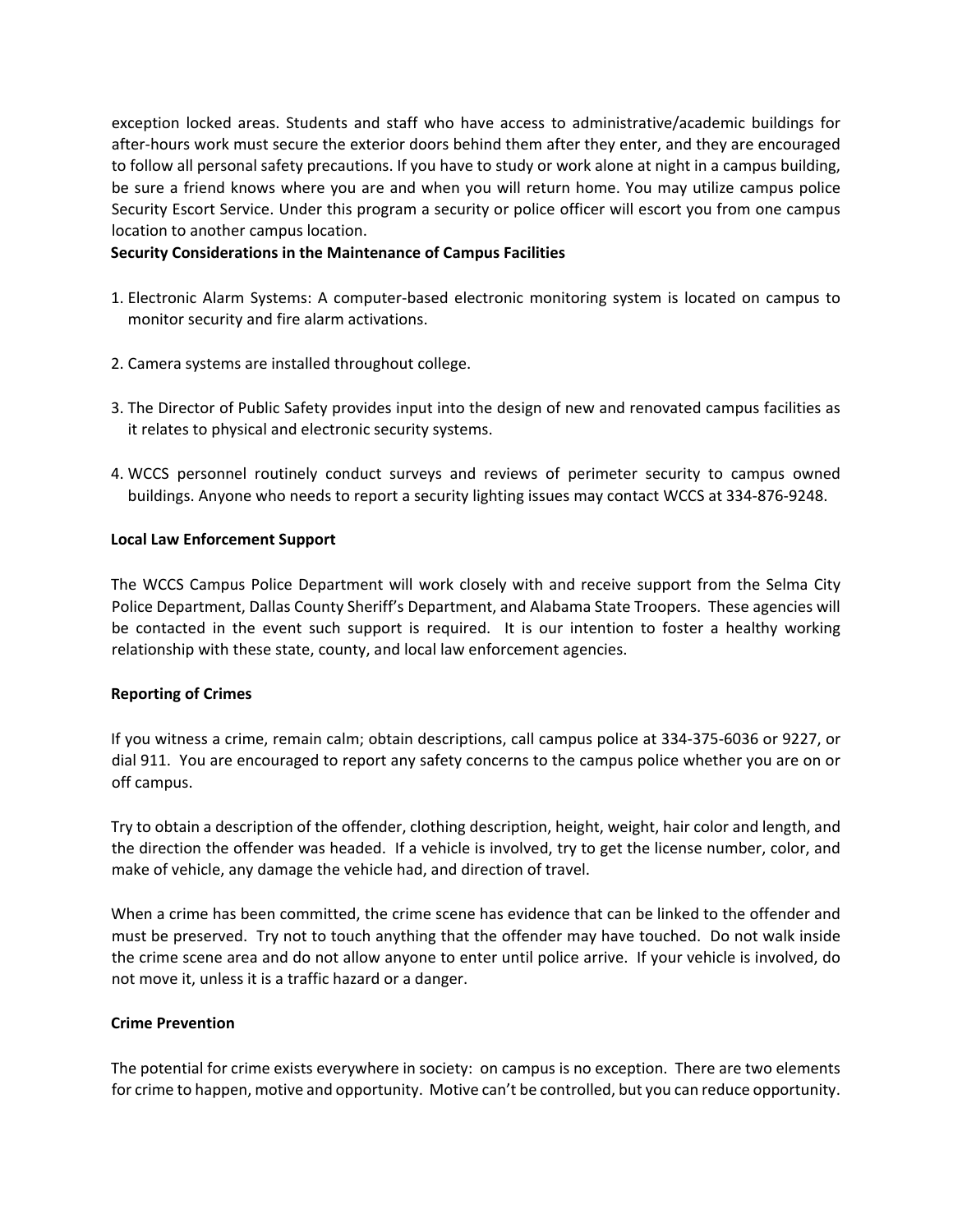On Campus ‐‐ after hours of darkness, don't walk alone in unlit or dimly lit areas. If you are attending evening classes, park your car in well‐lit areas of the parking lot. Keep your car locked and check the back seat before getting in the vehicle. Have your key in your hand as you approach your vehicle. Don't study or work alone. Request an escort from the Campus Police.

Traveling – keep your car in good running condition, and always have more than enough gas to get to your destination and back. Keep your car doors locked with the windows up, and always check the back seat (including the floor) before entering your vehicle. At night, park as close as possible to lights and activity. When returning to your car, get friends to go with you. Don't stop for hitchhikers or broken down vehicles. To help a stranded driver, go to a phone and call the police. If you think someone is following you, don't head home. Keep your hand near the horn and drive to the nearest police or fire station, open gas station, or other business that is open. If your car runs out of gas or breaks down, raise the hood. Tie a white cloth to the antenna or door handle to alert the police. Keep doorslocked and windows up until the police arrive. If anyone stops, ask him or her to phone for help.

Patrons may view the campus police Campus Awareness Link for safety awareness programs.

# **Descriptions of Drug‐Abuse and/or Substance Education Programs:**

As part of Campus Police Crime Prevention programs, campus police personnel address issues of personal safety, including but not limited to:

(1.) Alcohol Awareness ‐ information on the physical/mental effects of alcohol; driving under the influence (DUI) and its possible consequences; binge drinking and its possible consequences.

(2) Date Rape Drugs ‐ drug names and effects; informing victims on the ways drugs can be administered without the victim's knowledge.

- (3.) Dangers of Parties ‐ addresses safety issues related to parties.
- (a.) driving under the influence of drugs or alcohol
- (b.) public intoxication
- (c.) violation of the city's open beverage container ordinance
- (d.) violation of the laws prohibiting a minor from being in possession of alcohol and prohibiting the sale of alcohol to a minor
- (e.) violation of the law prohibiting adults to allow minors to consume possess alcohol at an open house party

WCCS's Student Code of Conduct can be referenced using the following link:

# http://img.wccs.edu/files/admissions/2012-2014 Catalog Handbook.pdf

## **Crime Prevention on Campus**

The major crime on campus is theft of unattended property. Remember the word "opportunity." That is what a thief needs, so always lock it up or take it with you. Theft of backpacks and textbooks is common due to the resale value of books. Never leave your property unattended in the library, student center,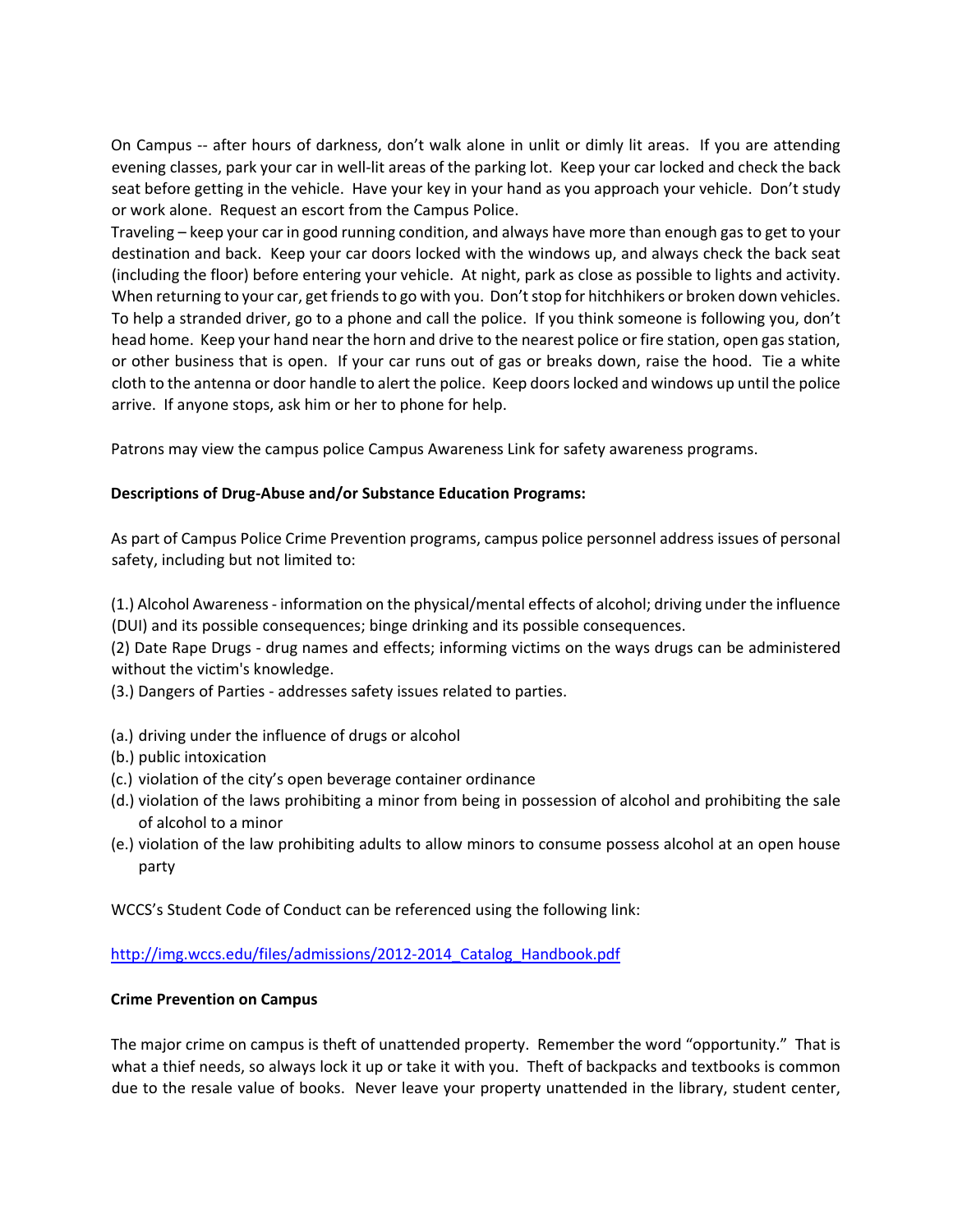classroom, recreation facility, or restroom. Take your belongings with you or have a friend watch them. We also recommend that you do not bring fine jewelry, heirlooms, or expensive clothing to school.

It is important that you take time to mark your property. Put your name and address inside your textbooks. Also, choose one or two pages in the book known only to you and mark them. Engrave your driver's license number on items that might interest a thief (i.e. stereo, pocket calculator, laptop computer). Write your name in outer clothing like coats, jackets, vests, etc. This information could be used in recovering your property if it is stolen.

#### **Sex Offender Notifications**

- 1. Sex Offender liaison established June 2016 (full‐time campus police employee)
- 2. WCCS registered with ALEA to receive sex offender announcements
- 3. Student, faculty and staff offender notification procedures (forth coming 2016‐17)
- 4. Number of sex offender notification in 2017 (0)

#### **Rape Awareness, Education and Prevention**

Wallace Community College Selma and Campus Police provide rape awareness, education, and prevention presentations to the Wallace community throughout the year as requested. For details, please visit Campus Police.

#### **Community Oriented Policing Program (COP)**

Upon request by college departments and other organizations, campus police officers attend meetings to provide up-to-date crime prevention information, and to hear the concerns of Wallace community members about crime and safety issues. Officers also offer safety programs to their respective campus communities.

#### **Campus Police Website**

The campus police maintain a Web site at http://wccs.edu/home/campus-police/ on police, fire safety, and emergency procedures. State and local laws are also available. The Wallace community is encouraged to take a few minutes to browse this site. If you have any questions, call the Campus Police at 334‐876‐ 9248.

#### **Alcohol and Substance Abuse**

WCCS is committed to providing a safe, productive educational and work environment; therefore, WCCS has adopted policies and programs to promote a campus free of alcohol and other drugs. The unlawful manufacture, distribution, dispersion, possession or use of illegal drugs by students or employees is prohibited at any time on any WCCS property or school activity. No employee who is impaired by any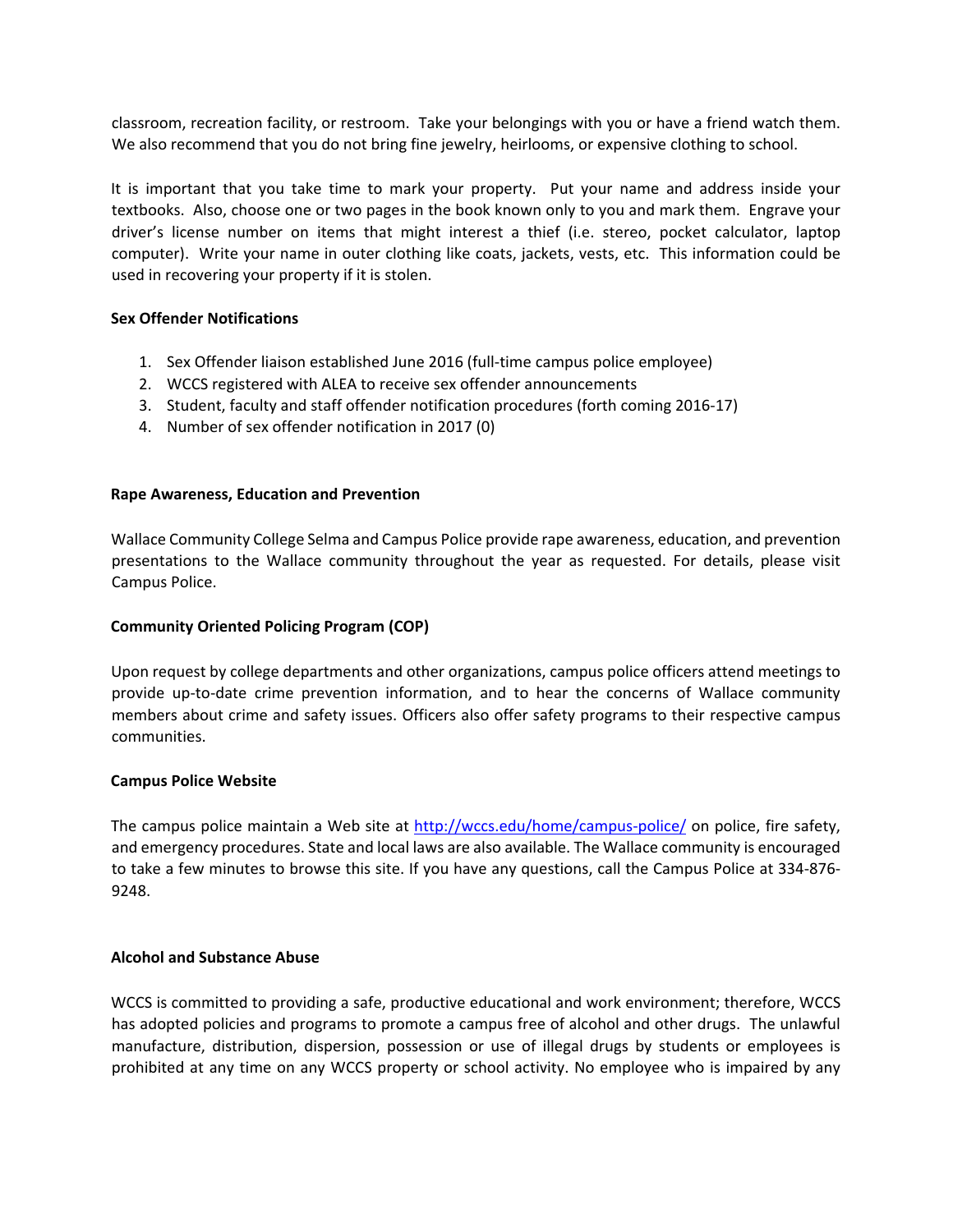illegal drug or alcohol will be allowed to work or be in the workplace. No student who is impaired by any illegal drug or alcohol will attend classes or any university activity.

It isthe responsibility of the Campus Police Department to enforce state and local laws, and school policies in regard to alcohol and drug related activities. WCCS will impose sanctions consistent with local, state, and federal laws for employees and students who violate these standards of conduct. Sanctions include but are not limited to:

- a. Referral for prosecution
- b. Probation, suspension, or expulsion of students
- c. Suspension or termination of employees

## **Prevention and Reporting of Sexual Assaults**

## *Commitment*

WCCS is committed to maintaining a supportive and safe educational environment for all members of its community. This commitment reflects the institution's adherence to its mission, to its various policies supporting its mission, and to relevant state and federal laws. The college has adopted the following sexual assault policy and procedures:

## *Prevention*

The WCCS campus police department routinely conducts various educational programs that provide students and employees with information in an attempt to prevent rape, acquaintance rape, and forcible and non‐forcible sex offense. The following are some of the programs conducted by the department: safety and security programs during freshman orientation, sexual assault programs for groups of students throughout the year, self‐defense and avoidance courses and alcohol and drug awareness programs.

Bystanders can take action and report domestic violence and sex related crimes. You may contact the police or any college faculty member. Pamphlets and brochures on domestic violence and sex related crimes are located throughout all buildings located on campus.

## *Definitions*

## Sexual Assault

A sexual assault is any form of attempted or actual non‐consensual sexual contact by a member of the community, whether such person is known or unknown to the victim, against another member of the community. A person shall be deemed not to have knowingly and/or voluntarily consented within the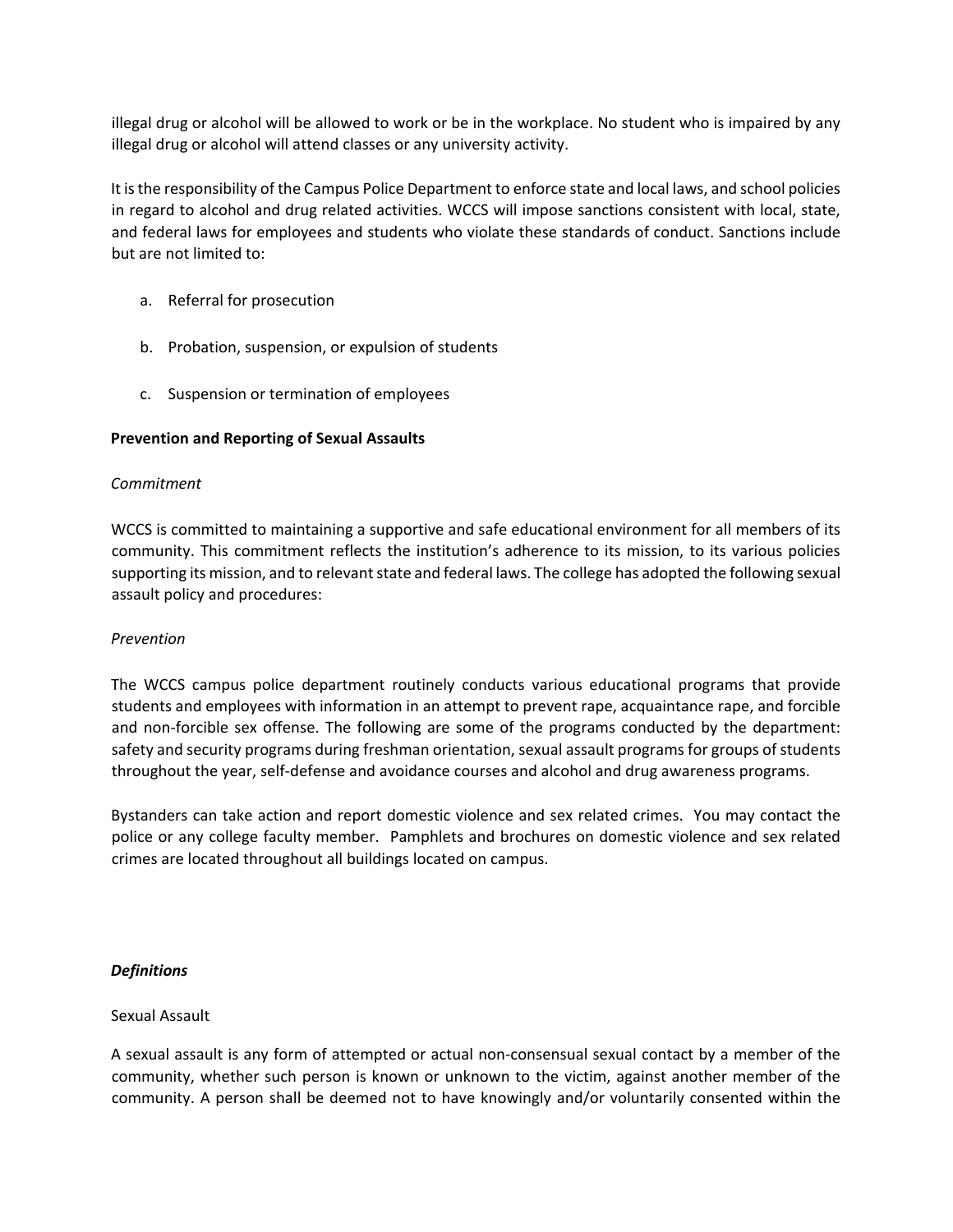meaning of this policy if, at the time of the attempt or of the sexual assault, the person is incapable of giving consent because of mental incapacitation, physical impairment, alcohol or drug consumption, under the age of consent, or loss of consciousness. For the purposes of this definition, sexual contact shall mean any touching of the sexual or other intimate parts of a person, done for the purpose of gratifying the sexual desire of either party.

# **Stalking**

The Code of Alabama defines stalking as a person who intentionally and repeatedly follows or harasses another person and who makes a threat, either expressed or implied, with the intent to place that person in reasonable fear of death or serious bodily harm is guilty of the crime of stalking in the first degree.

# Domestic & Dating Violence

The Code of Alabama defines Domestic Violence as when person commits if the person commitsthe crime of assault in the third degree pursuant to Section 13A‐6‐22; the crime of menacing pursuant to Section 13A‐6‐23; the crime of reckless endangerment pursuant to Section 13A‐6‐24; the crime of criminal coercion pursuant to Section 13A‐6‐25; the crime of harassment pursuant to subsection (a) of Section 13A‐11‐8; the crime of criminal surveillance pursuant to Section 13A‐11‐32; the crime of harassing communications pursuant to subsection (b) of Section 13A‐11‐8; the crime of criminal trespassin the third degree pursuant to Section 13A‐7‐4; the crime of criminal mischief in the second or third degree pursuant to Sections 13A‐7‐22 and 13A‐7‐23; or the crime of arson in the third degree pursuant to Section 13A‐7‐ 43; and the victim is a current or former spouse, parent, child, any person with whom the defendant has a child in 18 common, a present or former household member, or a person who has or had a dating or engagement relationship with the defendant.

## **Reporting Procedures**

WCCS strongly encourages individuals to report all crimes including sexual assaults to the appropriate law enforcement agencies. Reporting is the only effective way that action can be taken against the alleged attacker and knowing your rights as a victim of a crime. Victims are encouraged to use the following procedures:

Report to the Police: Individuals are strongly urged to first contact the Campus Police (if assaulted on campus) or local police authorities (if assaulted off campus). All agencies may be reached by calling 911. WCCS officers can assist in notifying local police authorities.

Report to Other College Officials: In the event a victim does not report to campus police, we encourage you to report to any college official:

- 1.) Dean of Students
- 2.) Administrative Officers
- 3.) Any Faculty and Staff member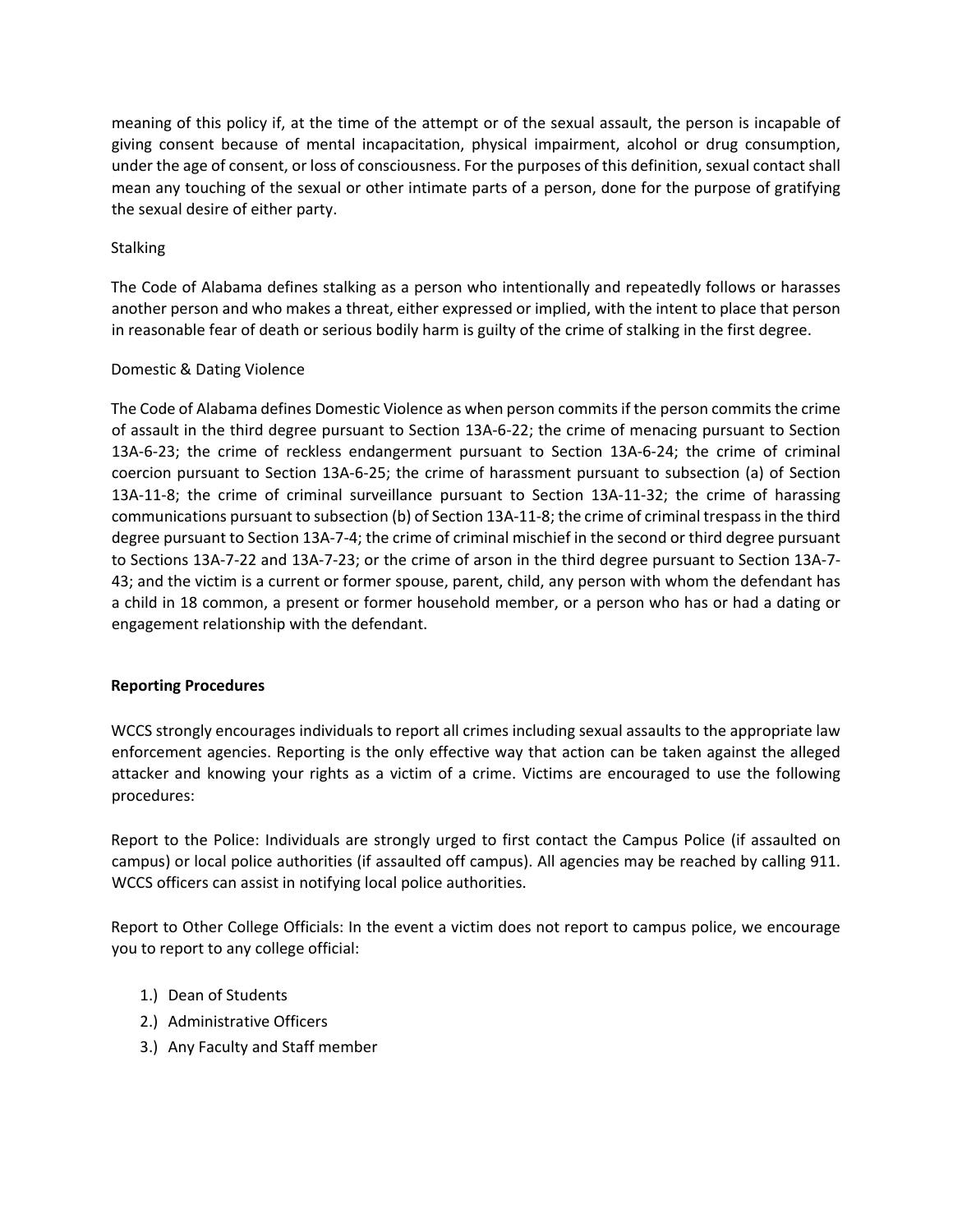WCCS encourage that you contact someone you can talk to if you are the victim of a crime and report it to WCCS or your local authorities immediately.

## **Voluntary, Confidential Reporting of Sexual Offenses**

Although victims of sexual offenses are not required to report offenses to the police, reporting is strongly encouraged. If an individual is entirely certain that they will not take legal action, they are encouraged to contact agencies that can provide medial and or counseling services.

## What about confidentiality?

- 1. Counseling services are confidential for all persons. No information regarding your visit(s) will be divulged to any person(s) or agencies, parent, faculty, prospective employers without written permission specifying what may be disclosed; nor will any record of your visit(s) exist within your official academic transcripts or medical records. All of this being said, there are some exceptions:
	- a.) when a client threatens to harm him/herself or
	- b.) when there is reasonable suspicion of abuse of a child or elderly person
	- c.) when ordered to release records to a court of law having proper jurisdiction.
- 2. Local news media may receive notice of sexual assaults reported to the Campus Police so that others are alerted: Names of victims are not released: Privacy is protected at all times. No pressure is placed on a sexual assault victim to report the attack if they choose not to report: Victim's parents will not be notified without the victim's consent.
- 3. Medical and Counseling Support Services‐ It is very important for victims of sexual assault to obtain immediate medical care following a sexual assault. Whether or not the sexual assault is reported, medical care will ensure the victim's well-being and the documentation, collection, and proper preservation of physical evidence in the assault. Medical attention: In addition to care of obvious injuries, medical attention is needed to protect the victim from sexually transmitted diseases or the possibility of pregnancy. If you have been raped and might consider taking legal action against the rapist, you need to receive medical care at a Medical Facility. Emergency room doctors are the physicians who give medical exams in which evidence of rape can be obtained and preserved for legal action. Without this evidence, the chances for successful prosecution are minimized. You should have the exam as soon as possible. You will need a change of clothes; the clothes worn during the assault will be kept as evidence. If you have already changed clothes, bring along any articles that may have blood or semen on them. In order to preserve physical evidence of the assault, victims should not change clothes, bathe, douche, or use the bathroom before seeking medical care. Anyone needing assistance should call Campus Police at (334) 876‐9248.
- 4. Procedures Followed After a Report of a Sexual Offense Is Made To Campus Police

When a sexual assault is investigated, the victim may be unprepared for the lengthy, public process of bringing the perpetrator to justice. WCCS respects the victim's feelings but must also observe due process of law. The following outline of a sexual assault investigation can help victims of sexual offenses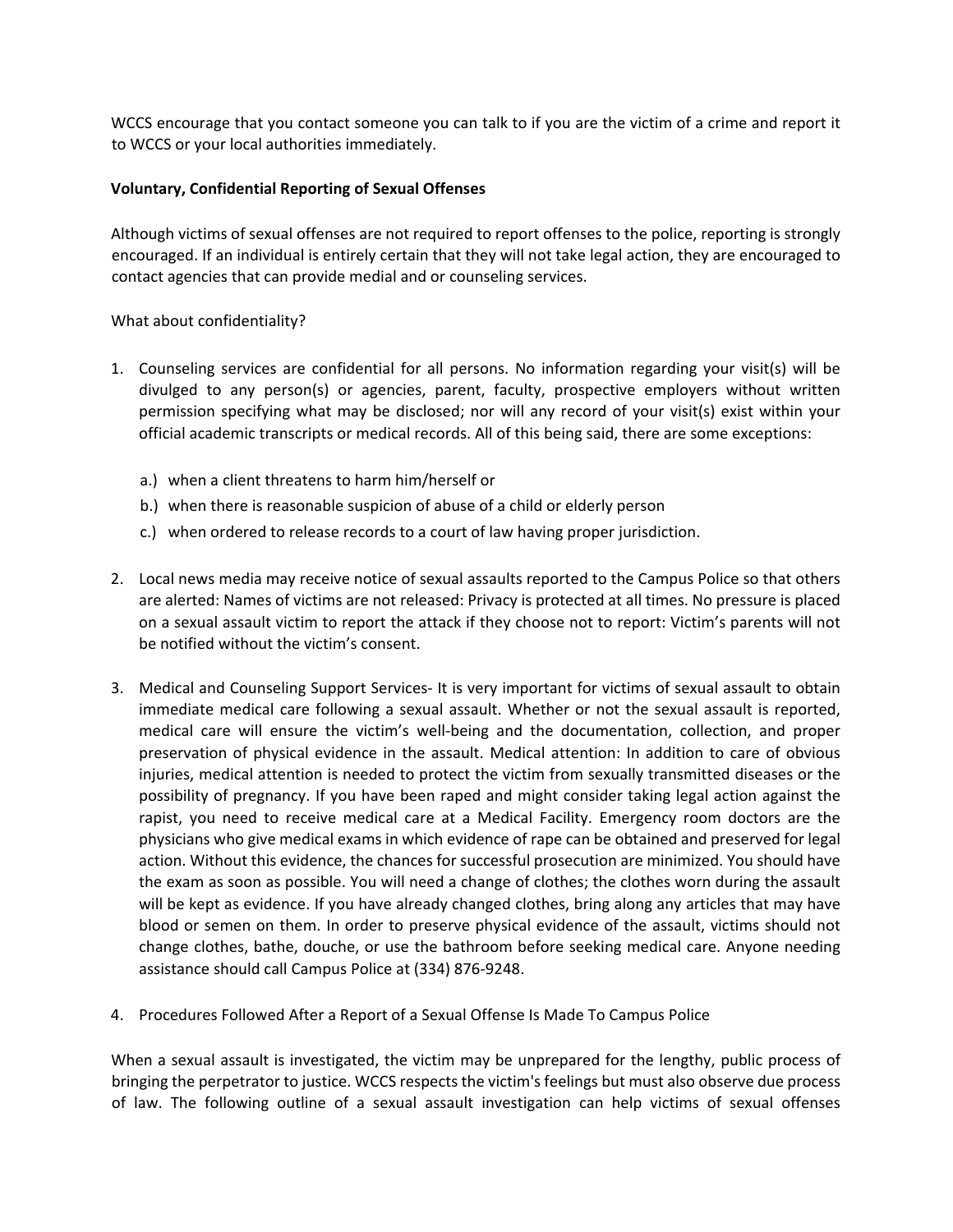understand the process of the investigation. Immediate Response to Report: After an assault has occurred and the victim contacts campus or city police, patrol officers will respond to the victim, ensure her wellbeing, and necessary support services.

- (A.) The responding patrol officers, after receiving a brief description of what happened from the victim, will inform the appropriate support personnel. Officers will secure the crime scene and interview any witnesses and preserve the crime scene for evidence collection. The officers will help the victim arrange medical care to treat injuries and potential sexually transmitted diseases, and preserve physical evidence of the assault.
- (B.) When ready, the victim will be asked to provide a detailed statement of the assault to police personnel.
- (C.) Officers may ask the victim to try and identify the suspect from a photo or physical lineup.
- (D.) Investigators must gather enough evidence to establish "probable cause," i.e., legal reason to arrest the suspect. When the evidence is ready, the investigators and victim will appear to meet with a magistrate to ask for a warrant allowing the suspect's arrest. If a warrant is granted, the suspect can be arrested and jailed. The suspect may not spend all of the time before the trial in custody: Bail/bond can be provided for the defendant at the discretion of the judge or magistrate.
- (E.) There may be several judicial proceedings before the actual trial. For instance, a "preliminary hearing" may be held. This hearing, which is conducted before a judge, may require the victim to answer questions from the prosecuting attorneys and the defendant's attorney. The victim may also be asked to appear before the Grand Jury when it convenes to determine if the defendant is to be indicted. If indicted, a trial will be scheduled.
- (F.) The trial will typically be held in the District Court of Dallas County in Selma. Sexual assault trials generally involve testimony from the victim, the police, the emergency‐room personnel, and other witnesses. If the accused defendant is found to be guilty of the crime, the judge will set a sentencing hearing which may require further testimony for those involved in the trial.

# **Social Services Available to Sexual Assault Victims**

- 1. SABRA Sanctuary, Inc
	- a. Local (334)874‐8711
	- b. Statewide Crisis Line (800) 650‐6522
- 2. Cahaba Mental Health
	- a. Local (334) 875‐2100

## **Student Code of Conduct and Judicial Proceedings**

By publication of this Code of Student Conduct, Wallace Community College Selma calls to the special attention of students and organizations the standard of conduct by which they are expected to abide. Students and organizations shall be aware of the Code and should know they will be held accountable for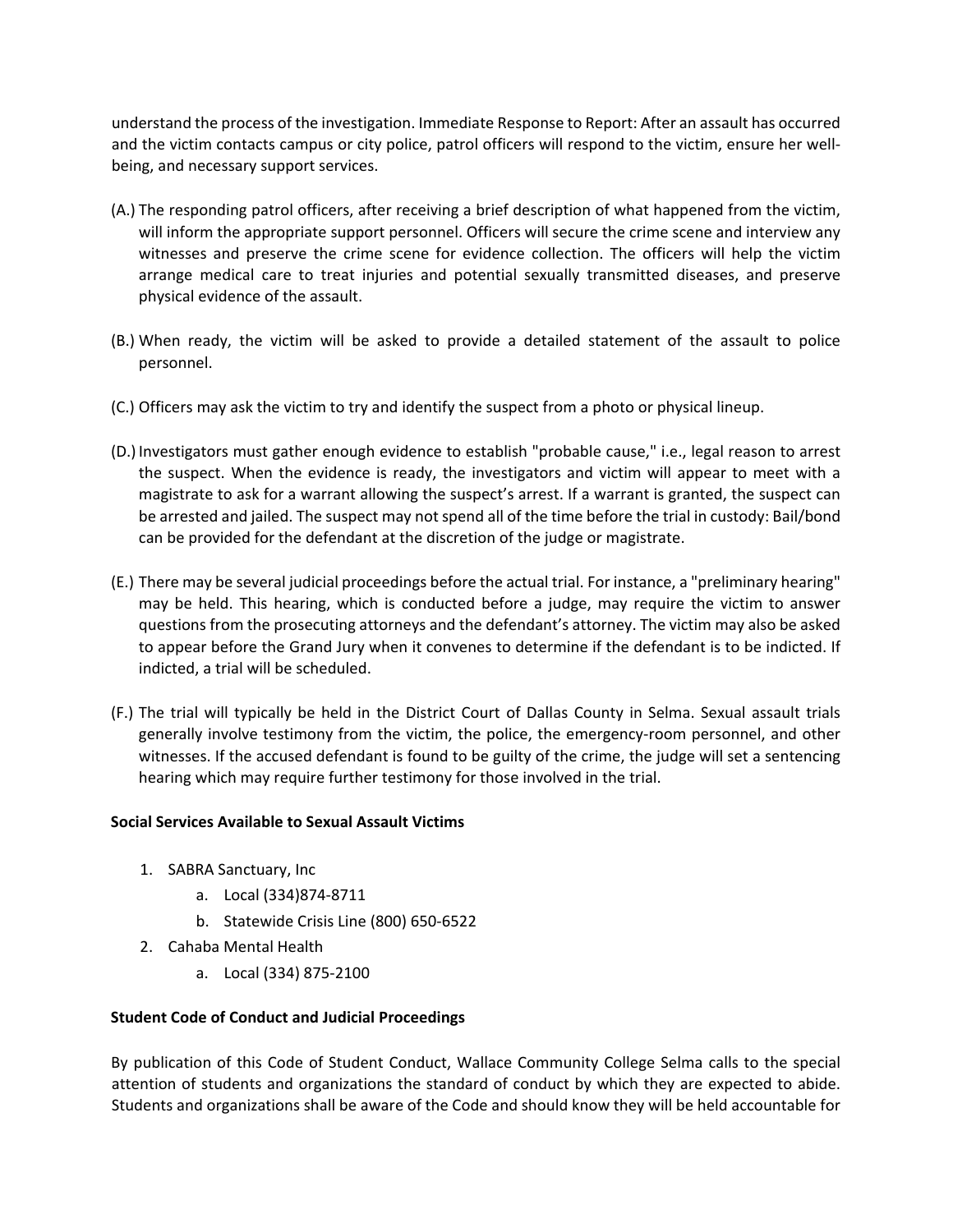its provisions. By enrollment at the College, a student or organization neither relinquishes rights nor escapes responsibilities of local, state, or federal laws and regulations. The College has an interest in the maintenance of a campus environment that is conducive to the educational mission in addition to the safety, health, and well-being of all students and other persons on campus. Students at the College are considered to be responsible adults, serious of purpose, and enrolled for the primary purpose of further educational goals. It is assumed that students enrolling in the College are mature and have a desire for constructive learning and are attending with that purpose in mind. Common courtesy and cooperation are expected of all students. Interference, injury, or the intentional attempt to injure or interfere with the personal or property rights of any person, whether a student, member of the College community, visitor, or the College itself is strictly prohibited.

A detailed summary of the student code of conduct and judicial proceedings can be found on pages 186191 of the student handbook. You may use the following link:

# http://img.wccs.edu/files/admissions/2012-2014 Catalog Handbook.pdf

#### **Student Grievance Procedures**

Any student who has a grievance against any other student or against a member of the WCCS faculty, staff, or administration concerning any form of race discrimination (Title VI, Civil Rights Act of 1964), sex discrimination (Title IX of the Educational Amendments of 1972), sexual harassment (Title VII), or violation of the rights of the disabled (Section 504 of the Rehabilitation Act of 1973 and the Americans with Disabilities Act of 1990) should first attempt to informally resolve the matter with the individual involved and should contact the Dean of Students.

Appropriate corrective action will be taken immediately; however, if the grievance cannot be informally resolved, the formal procedures listed below should be followed. These procedures attempt to protect the student's right to file a grievance and provide the right of due process for all parties involved in the grievance.

Page 181 WCCS General Catalog and Student Handbook

http://img.wccs.edu/files/admissions/2012‐2014\_Catalog\_Handbook.pdf

## **Sanctions**

A student or group of students deemed to be in violation of the Code of Student Conduct is subject to the imposition of the following sanctions upon individual students or organizations, either separately or severally:

a. Reprimand– A written notice that the continuation or repetition of specific conduct may be cause for further disciplinary action.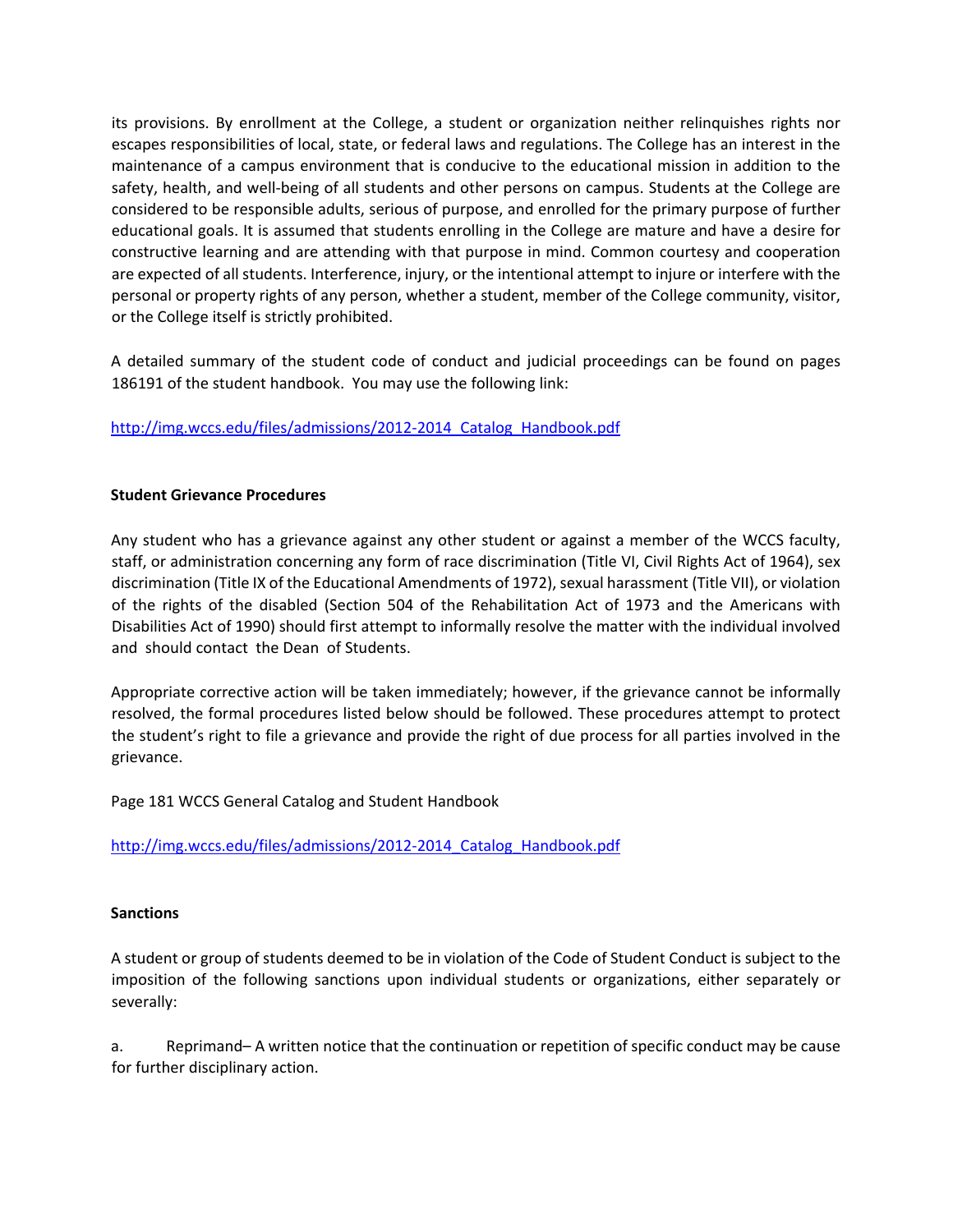b. Restitution– Compensation for damages to a property right limited to the actual cost of repair or replacement.

c. Probation– This sanction may include the exclusion from participation in privileges, such as extracurricular activities, the suspension of activity card, and/or suspension of on‐campus driving privileges. Additionally, if the student is determined by any of the disciplinary procedures herein set out to be in subsequent violation of the Code of Student Conduct, the student may be either suspended or expelled. The provisions of the probationary period shall be determined and expressed by the committee.

d. Voluntary Withdrawal– A student may be given the option of voluntarily withdrawing from the College. The Discipline Committee may specify a period of time before the student may apply for readmission. To qualify for readmission, the student must receive approval from the Dean of Students and meet the academic standards for readmission.

e. Suspension– Separation from the College for a definite period of time. A student may be suspended for a specific period of time not to exceed two years. To qualify for readmission after suspension, a student must receive the approval of the Dean of Students and meet the academic standards for readmission.

f. Expulsion– An indefinite termination of student status from the College for a period of not less than two years. To qualify for readmission after expulsion, a student must receive the approval of the Dean of Students and meet the academic standards for readmission.

g. Interim Suspension– Any indication of facts that could cause imminent danger or harm to the health, safety, and welfare of the accused, students, faculty, other persons or College property or any indication of mental or physical harassment of students (hazing) by an organization or student may result in immediate interim suspension of the organization or student by the Dean of Students. This interim suspension may continue until such time as a disciplinary hearing is held to consider the matter. The imposition of the herein above enumerated sanctions may be stayed pending appeal, at the discretion of the President of the College upon written request by the student or organization.

# *School Cast Systems Test*

| <b>TEST DATE</b>       | <b>TEST TIME</b> | <b>TEST RECIPIENTS</b> | TEST PASS/FAIL    |
|------------------------|------------------|------------------------|-------------------|
| Tuesday, Nov 3rd, 2020 | $6:42$ p.m.      | Campus Wide            | Pass/Actual Alert |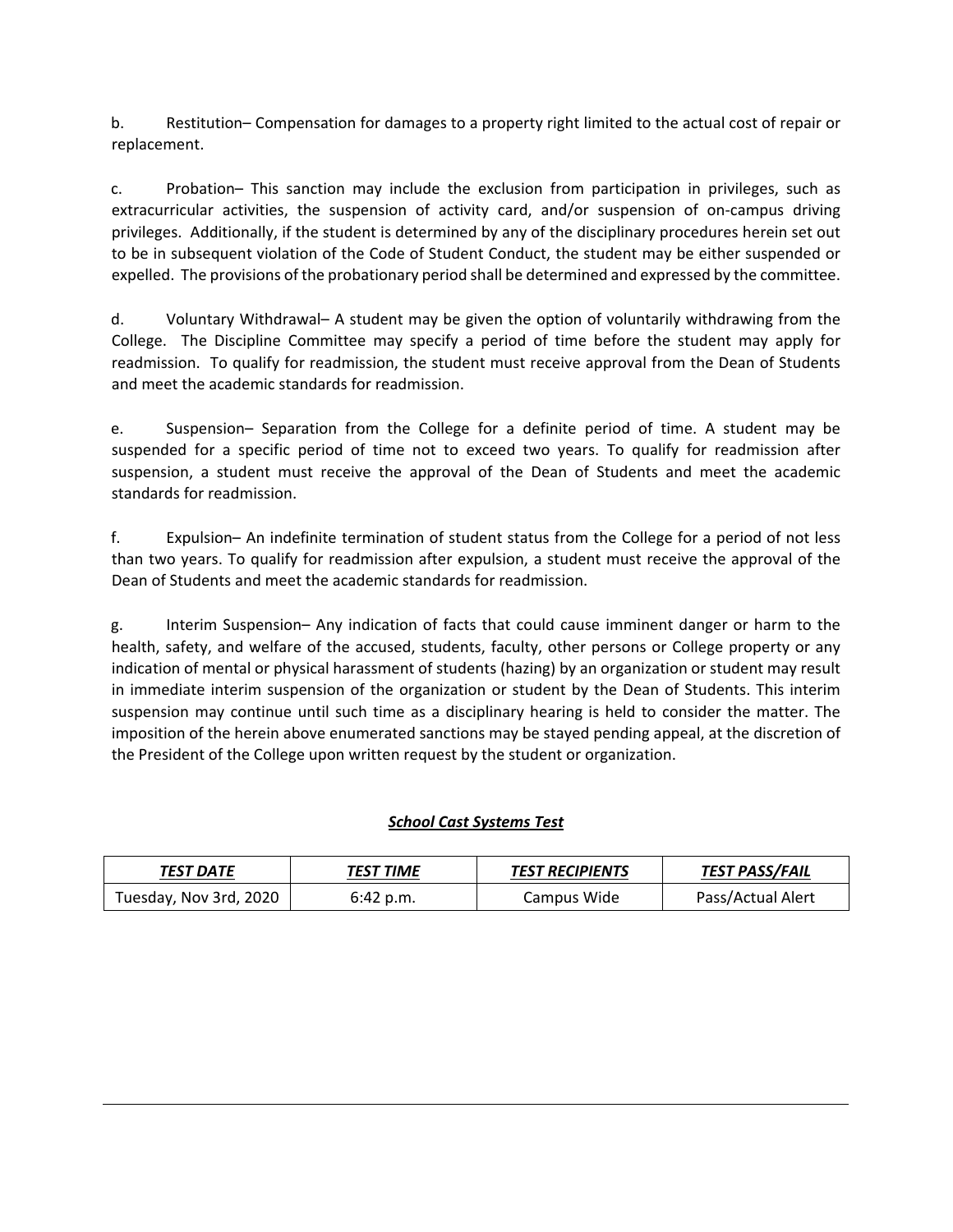# *WCCS Campus Police Fire Log*

| <b>DATE AND TIME</b><br><b>OCCURRED</b> | <b>DATE FIRE REPORTED</b>  | <b>FIRE LOCATION</b>       | <b>NATURE OF FIRE</b>      |
|-----------------------------------------|----------------------------|----------------------------|----------------------------|
| $8-19-19$                               | <b>Building Evacuation</b> | <b>Building Evacuation</b> | <b>Building Evacuation</b> |
|                                         | Test                       | Test                       | Test                       |

## **Fire Emergency Procedures, Evacuation Plans, and Training:**

If you see a fire‐stay calm:

- 1. Activate the building fire alarm immediately. If the alarm fails to operate, warn other occupants by knocking on doors and shouting warnings as you exit the building. Call WCCS Campus Police at 334‐ 3756036 from a safely located phone outside of the building. Give as much information as possible to the officer. Do not assume that someone else has already notified them. Do not hang up until told to do so by the officer. The campus police will contact the Selma Fire Department to respond to any fire related incident on campus. The direct number to the Selma Fire Department is 334‐874‐2186.
- 2. Before opening the door, feel it with the back of your hand. If it is hot, do the following (if it is not hot go to step 3).
	- a. Open the windows.
	- b. Seal cracks around the door with towels, tape, bed, clothing or similar items to keep out smoke.
	- c. If you are trapped, hang a sheet, jacket, or shirt or other object out the window that will attract attention. Shout for help. Call the Campus Police Department on the phone and tell them that you are unable to get out of your room. Remain calm until firefighters reach you from the hallway or window. Their first duty upon arriving at a fire is to search for persons trapped in the building.
- 3. If you are able to leave the room, do so immediately and:
	- a. Take your key with you in case you are required to return. Close all doors behind you as you exit. This will retard the spread of smoke and lessen damage. b. Go to the nearest exit or stairway. Do not use an elevator.
	- c. If smoke, heat or fire blocks your exit, go to an alternate exit.
	- d. If all exits from a floor are blocked, go back to your room and follow the procedures described above in step 2.
- 4. If smoke is present keep low to the floor. Take short breaths to avoid inhaling any more smoke than necessary.
- 5. Leave the building immediately. When the Campus Police and/or firefighters arrive, inform them of the location of the fire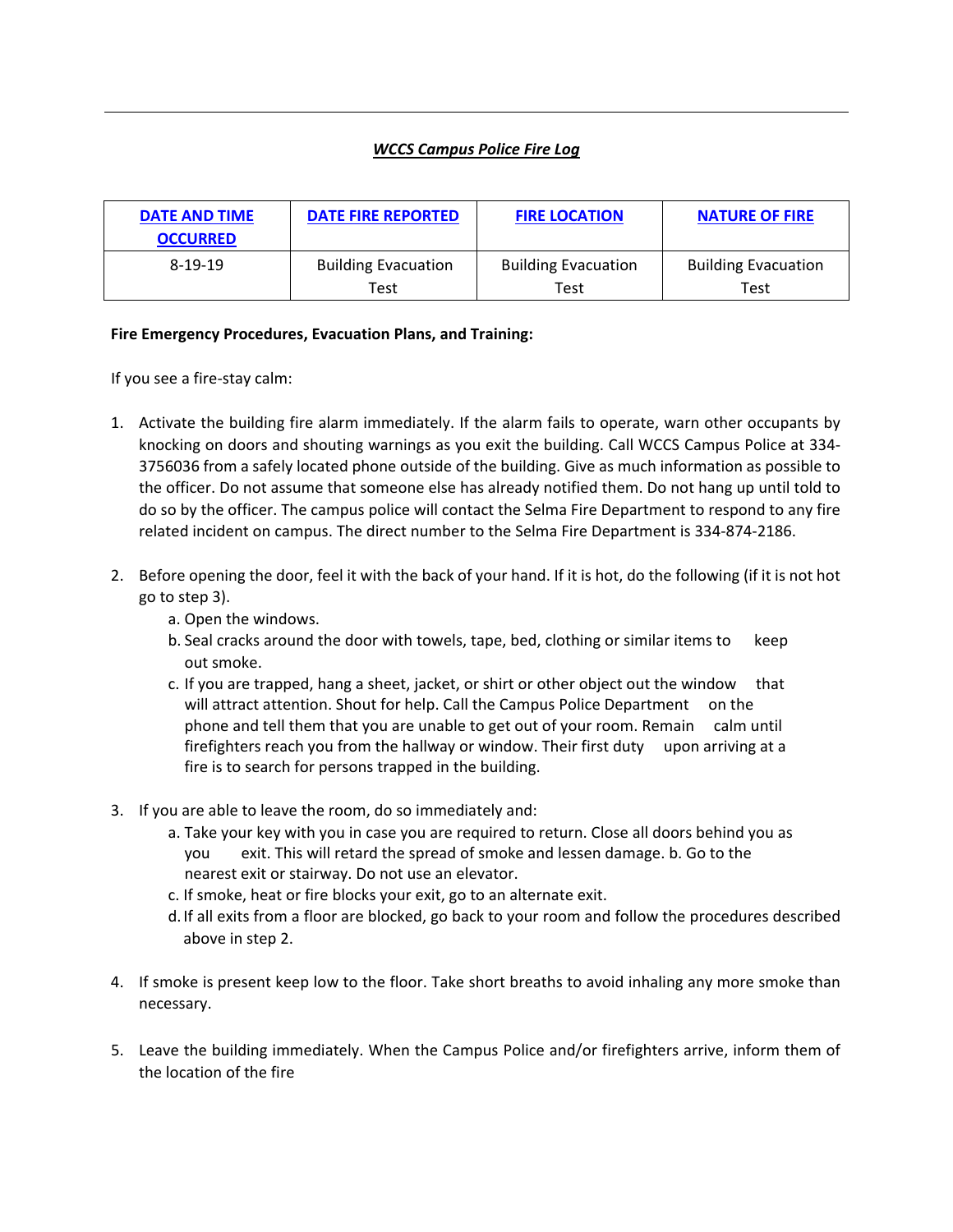6. After leaving the building, stand clear. Follow the directions of the Emergency Personnel. Do not reenter the building for any reason until the fire department has declared it safe.

Note: If you hear the fire alarm, follow steps 2 through 6 above.

The Campus Police Department will coordinate training to student and employees. Training will address fire safety, notification, evacuation plans, reporting malfunctioning smoke and fire alarms, & use of fire extinguishers.

# **Crime Statistics**

The annual security report for WCCS includes statistics for the previous three years concerning reported crimes that occurred on campus, in certain off ‐campus buildings, or property owned/controlled by WCCS and on public property within, or immediately adjacent to and accessible from the campus. In accordance with mandated reporting requirements, information concerning the monitoring and recording of any criminal activity in which students engaged, at off campus locations and/or within student organizations that are officially recognized by the College, are gathered from local police agencies. These agencies include any City, County, State, or Federal agencies that may have relevant information and the statistics are published in this disclosure. The report also includes institutional policies concerning campus security, such as policies concerning alcohol and drug use, crime prevention, the reporting of crimes, sexual assault and other matters. The Campus Police Department is aware that crimes may go unreported to law enforcement and encourages employees of WCCS, who have significant responsibility for students and student activities, to report any crimes that they are aware of to the Campus Police.

We take your safety seriously! To ensure the continued health and safety of WCCS students and employees, we must all consider our own security, as well as the security of others, a priority when on campus. Should a crime occur on campus, WCCS strongly encourages you to report this crime immediately to the Campus Police Department by calling 334‐876‐9248 or 9227.

In an effort to promote awareness and enhance safety, we would like to inform you of our campus crime statistical disclosure report for 2016. We hope this information is helpful to you. Should you have any questions or suggestions regarding campus safety or security, please contact Chief Charles J. Dysart II at 334‐876‐9248.

The following are statistics relating to incidents occurring on the main campus of, any branch or, or any other site operated by Wallace Community College Selma for the academic years, 2014-16. For the purposes of this report, the definitions on the following page shall apply. These definitions are consistent with those used by the U.S. Department of Justice in the Uniform Crime Reports published by the Federal Bureau of Investigation.

The classification by the college of any criminal offense which occurs on campus shall be based on its designation by determination of a court, medical examiner, coroner, jury, or other judicial body.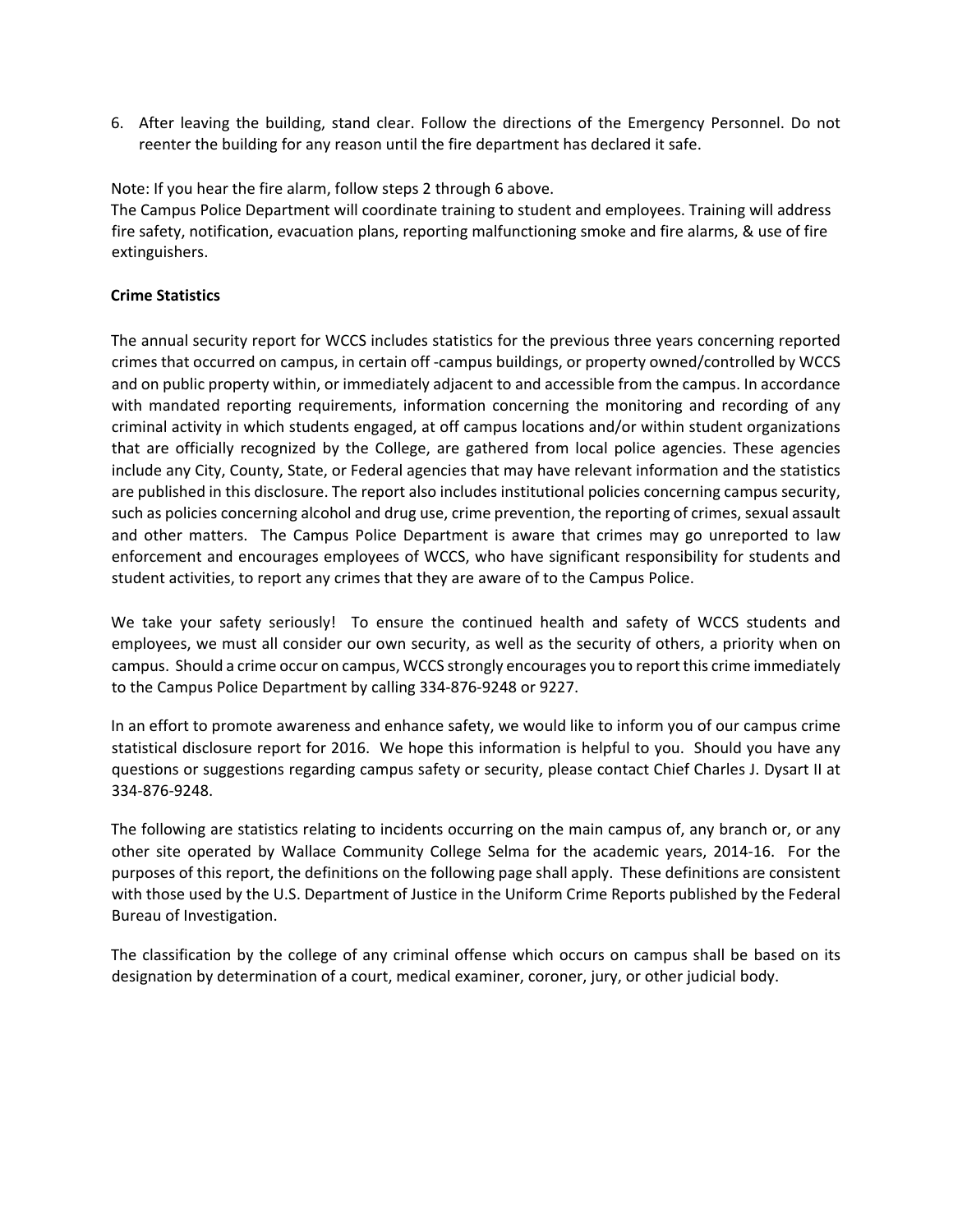Definitions:

# **Murder and Non‐Negligent Manslaughter**

The willful (non‐negligent) killing of one human being by another

# **Negligent Manslaughter**

The killing of another person through gross negligence

# **Forcible Sexual Offenses/Rape**

Any sexual act directed against another person, forcibly and/or against that person's will; or not forcibly or against the person's will where the victim is incapable of giving consent.

• Forcible Rape - The carnal knowledge of a person, forcibly and/or against that person's will; or not forcibly or against the person's will where the victim is incapable of giving consent because of his/her temporary or permanent mental or physical incapacity (or because of his/her youth).

• Forcible Sodomy ‐ Oral or anal sexual intercourse with another person, forcibly and/or against that person's will; or not forcibly against the person's will where the victim is incapable of giving consent because of his/her youth or because of his/her temporary or permanent mental or physical incapacity.

• Sexual Assault with an Object ‐ The use of an object or instrument to unlawfully penetrate, however slightly, the genital or anal opening of the body of another person, forcibly and/or against that person's will; or not forcibly or against the person's will where the victim is incapable of giving consent because of his/her youth or because of his/her temporary or permanent mental or physical incapacity.

• Forcible Fondling The touching of the private body parts of another person forthe purpose of sexual gratification, forcibly and/or against that person's will; or, not forcibly or against the person's will where the victim is incapable of giving consent because of his/her youth or because of his/her temporary or permanent mental incapacity.

# **Non‐Forcible Sex Offenses**

Unlawful, non‐forcible sexual intercourse. A. Incest – Non‐forcible sexual intercourse between persons who are related to each other within the degrees wherein marriage is prohibited by law. B. Statutory Rape – Non‐forcible sexual intercourse with a person who is under the statutory age of consent.

## **Robbery**

The taking or attempting to take anything of value from the care, custody, or control of a person or persons by force or threat of force or violence and/or by putting the victim in fear.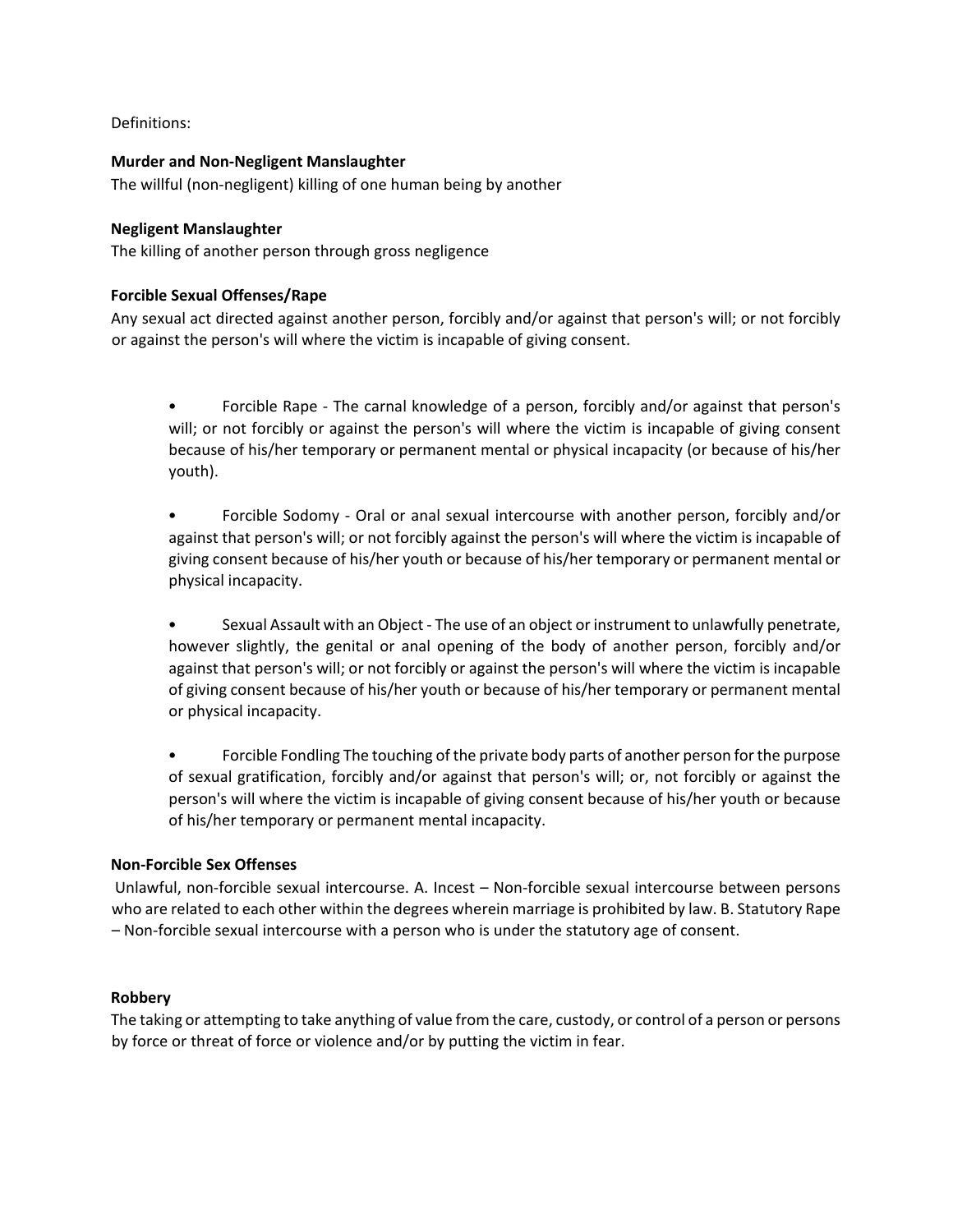#### **Aggravated Assault**

An unlawful attack by one person upon another for the purpose of inflicting severe or aggravated bodily injury. This type of assault usually is accompanied by the use of a weapon or by means likely to produce death or great bodily harm.

#### **Stalking**

Intentionally and repeatedly following or harassing another person while making a threat, either expressed or implied, with the intent to place that person in reasonable fear of death or serious bodily harm is guilty of the crime of stalking.

#### **Burglary**

The unlawful entry of a structure to commit a felony or a theft. Attempted forcible entry is included.

#### **Motor Vehicle Theft**

The theft or attempted theft of a motor vehicle. A motor vehicle is self‐propelled and runs on land surface and not on rails. Motorboats, construction equipment, airplanes, and farming equipment are specifically excluded from this category.

#### **Arson**

Any willful or malicious burning or attempt to burn, with or without intent to defraud, a dwelling house, public building, motor vehicle or aircraft, personal property of another, etc.

## **Other Offenses Included with Hate Crimes**

Included in this category is all applicable offenses involving hate crimes such as intimidation/harassment, simple assault, and vandalism/criminal mischief of property.

#### **Fondling**

The touching of the private body parts of another person for the purpose of sexual gratification, without the consent of the victim, including instances where the victim is incapable of giving consent because of his/her age or because of his/her temporary or permanent mental incapacity.

#### **Incest**

Sexual intercourse between persons who are related to each other within the degrees wherein marriage is prohibited by law.

#### **Statutory Rape**

Sexual intercourse with a person who is under the statutory age of consent.

#### **Rape**

The penetration, no matter how slight, of the vagina or anus, with any body part or object, or oral penetration by a sex organ of another person, without the consent of the victim.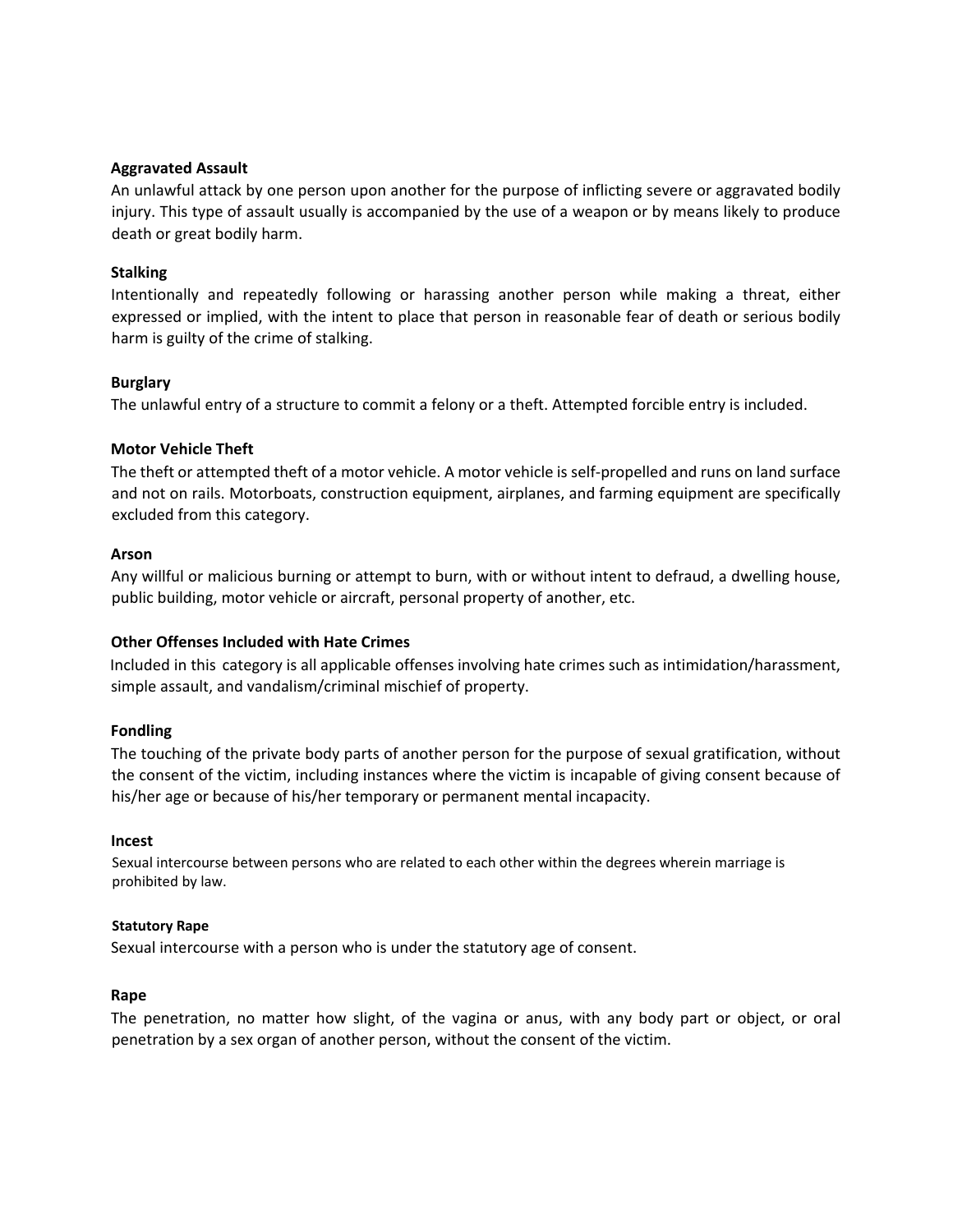# *WCCS Campus Police Crime Stats Report*

|                                                 | <b>On Campus</b> |                  |                  | <b>Off Campus</b> |                  |                  | <b>Public Property</b> |                  |                  |
|-------------------------------------------------|------------------|------------------|------------------|-------------------|------------------|------------------|------------------------|------------------|------------------|
| <b>Criminal Offenses</b>                        |                  |                  |                  |                   |                  |                  |                        |                  |                  |
|                                                 | 2017             | 2018             | 2019             | 2017              | 2018             | 2019             | 2017                   | 2018             | 2019             |
| <b>Murder and</b><br>Non-negligent manslaughter | $\mathbf 0$      | $\boldsymbol{0}$ | $\pmb{0}$        | $\mathbf 0$       | $\mathbf 0$      | $\boldsymbol{0}$ | $\mathbf 0$            | $\mathbf 0$      | $\pmb{0}$        |
| <b>Negligent manslaughter</b>                   | $\mathbf 0$      | $\mathbf 0$      | $\mathbf 0$      | $\mathbf{0}$      | $\mathbf{0}$     | $\mathbf 0$      | $\mathbf{0}$           | $\overline{0}$   | $\overline{0}$   |
| <b>Forcible sex offenses</b>                    | $\pmb{0}$        | $\boldsymbol{0}$ | $\mathbf 0$      | $\pmb{0}$         | $\mathbf 0$      | $\boldsymbol{0}$ | $\mathbf{0}$           | $\mathbf{0}$     | $\pmb{0}$        |
| Rape                                            | $\mathbf 0$      | $\mathbf 0$      | $\mathbf 0$      | $\overline{0}$    | $\overline{0}$   | $\mathbf{0}$     | $\mathbf{0}$           | $\mathbf{0}$     | $\overline{0}$   |
| <b>Fondling</b>                                 | $\boldsymbol{0}$ | $\mathbf 0$      | $\pmb{0}$        | $\mathbf 0$       | $\mathbf 0$      | $\boldsymbol{0}$ | $\mathbf{0}$           | $\Omega$         | $\mathbf{0}$     |
| <b>Non-forcible sex offenses</b>                | $\mathbf 0$      | $\mathbf{0}$     | $\mathbf 0$      | $\overline{0}$    | $\mathbf 0$      | $\mathbf{0}$     | $\mathbf{0}$           | $\mathbf{0}$     | $\overline{0}$   |
| <b>Incest</b>                                   | $\mathbf 0$      | $\mathbf 0$      | $\pmb{0}$        | $\mathbf 0$       | $\mathbf 0$      | $\mathbf{0}$     | $\mathbf{0}$           | $\mathbf{0}$     | $\mathbf{0}$     |
| <b>Statutory Rape</b>                           | $\mathbf 0$      | $\mathbf{0}$     | $\mathbf 0$      | $\overline{0}$    | $\mathbf 0$      | $\mathbf 0$      | $\mathbf{0}$           | $\mathbf{0}$     | $\boldsymbol{0}$ |
| <b>Robbery</b>                                  | $\mathbf{1}$     | $\mathbf 0$      | $\pmb{0}$        | $\mathbf 0$       | $\mathbf 0$      | $\boldsymbol{0}$ | $\mathbf{0}$           | $\mathbf{0}$     | $\pmb{0}$        |
| <b>Aggravated Assault</b>                       | $\mathbf 0$      | $\mathbf{0}$     | $\boldsymbol{0}$ | $\mathbf 0$       | $\mathbf 0$      | $\mathbf 0$      | $\mathbf{0}$           | $\mathbf{0}$     | $\boldsymbol{0}$ |
| <b>Burglary</b>                                 | $\mathbf{1}$     | $\boldsymbol{0}$ | $\mathbf 0$      | $\mathbf{0}$      | $\overline{0}$   | $\boldsymbol{0}$ | $\mathbf 0$            | $\mathbf{0}$     | $\mathbf{0}$     |
| <b>Motor vehicle theft</b>                      | $\mathbf{0}$     | $\mathbf{0}$     | $\mathbf 0$      | $\mathbf 0$       | $\mathbf 0$      | $\mathbf{0}$     | $\mathbf{0}$           | $\mathbf 0$      | $\mathbf{0}$     |
| <b>Arson</b>                                    | $\mathbf 0$      | $\mathbf 0$      | $\mathbf 0$      | $\mathbf{0}$      | $\overline{0}$   | $\mathbf{0}$     | $\mathbf 0$            | $\mathbf{0}$     | $\mathbf{0}$     |
| <b>Domestic Violence VAWA Crime</b>             | $\boldsymbol{0}$ | $\mathcal{O}$    | $\mathbf 0$      | $\boldsymbol{0}$  | $\boldsymbol{0}$ | $\mathbf{0}$     | $\boldsymbol{0}$       | $\boldsymbol{0}$ | $\mathbf{0}$     |
| Dating Violence VAWA Crime                      | $\mathcal{O}$    | $\mathbf{1}$     | $\mathbf 0$      | $\mathcal O$      | $\boldsymbol{0}$ | $\mathbf{0}$     | $\boldsymbol{0}$       | $\boldsymbol{0}$ | $\mathbf{0}$     |
| <b>Stalking VAWA Crime</b>                      | $\boldsymbol{0}$ | $\mathcal{O}$    | $\mathbf 0$      | $\boldsymbol{0}$  | $\mathcal{O}$    | $\mathbf{0}$     | $\mathcal{O}$          | $\boldsymbol{0}$ | $\overline{0}$   |
| <b>Unfounded</b>                                | <b>NA</b>        | $\cal O$         | $\boldsymbol{0}$ | <b>NA</b>         | $\it{O}$         | $\mathbf 0$      | <b>NA</b>              | $\mathcal O$     | $\boldsymbol{0}$ |
|                                                 |                  |                  |                  |                   |                  |                  |                        |                  |                  |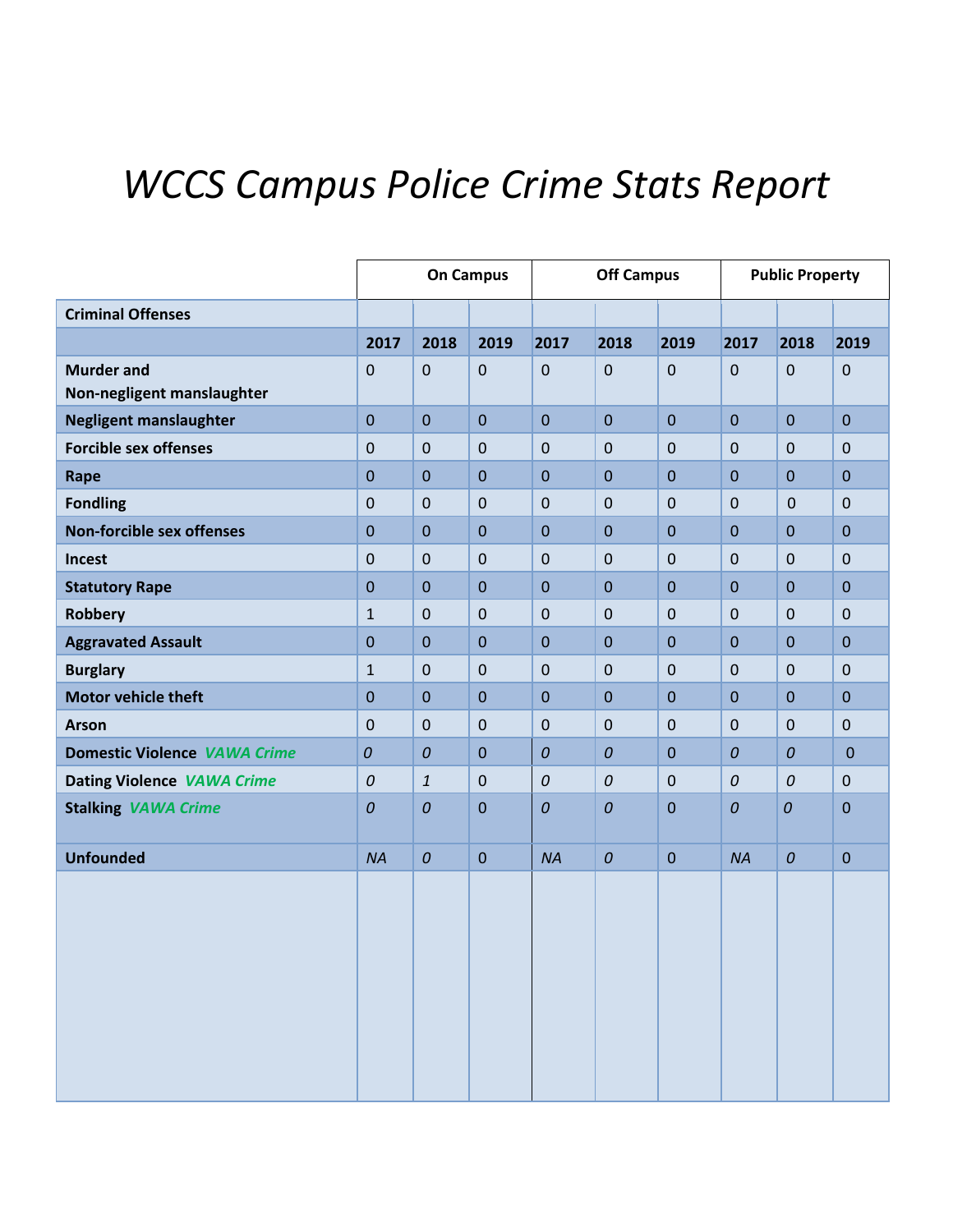| <b>Hate Crimes</b>               |                  |                |              |                |                |              |                |                |                |
|----------------------------------|------------------|----------------|--------------|----------------|----------------|--------------|----------------|----------------|----------------|
| <b>Murder and Non-negligent</b>  | $\overline{0}$   | $\mathbf{0}$   | $\mathbf 0$  | $\overline{0}$ | $\overline{0}$ | $\mathbf{0}$ | $\overline{0}$ | $\mathbf{0}$   | $\overline{0}$ |
| manslaughter                     |                  |                |              |                |                |              |                |                |                |
| Negligent manslaughter           | $\mathbf 0$      | $\overline{0}$ | $\mathbf 0$  | $\overline{0}$ | $\Omega$       | $\mathbf{0}$ | $\overline{0}$ | $\mathbf{0}$   | $\Omega$       |
| <b>Forcible sex offenses</b>     | $\mathbf{0}$     | $\mathbf 0$    | $\mathbf 0$  | $\Omega$       | 0              | $\Omega$     | $\Omega$       | $\overline{0}$ | $\Omega$       |
| Rape                             | $\mathbf 0$      | $\theta$       | $\mathbf 0$  | $\mathbf 0$    | $\Omega$       | $\mathbf 0$  | $\Omega$       | $\Omega$       | $\mathbf 0$    |
| <b>Fondling</b>                  | $\boldsymbol{0}$ | $\mathbf 0$    | $\mathbf 0$  | $\Omega$       | $\overline{0}$ | $\mathbf{0}$ | $\Omega$       | $\Omega$       | $\mathbf{0}$   |
| <b>Non-forcible sex offenses</b> | $\mathbf 0$      | $\mathbf 0$    | $\mathbf 0$  | $\mathbf 0$    | $\Omega$       | $\mathbf 0$  | $\Omega$       | $\mathbf{0}$   | $\Omega$       |
| <b>Incest</b>                    | $\mathbf{0}$     | $\mathbf 0$    | $\mathbf 0$  | $\Omega$       | $\Omega$       | $\Omega$     | $\Omega$       | $\mathbf{0}$   | $\Omega$       |
| <b>Statutory Rape</b>            | $\pmb{0}$        | $\mathbf{0}$   | $\mathbf{0}$ | $\mathbf{0}$   | $\Omega$       | $\mathbf 0$  | $\Omega$       | $\mathbf{0}$   | $\mathbf 0$    |
| <b>Robbery</b>                   | $\mathbf{0}$     | $\mathbf 0$    | $\mathbf 0$  | $\mathbf 0$    | $\Omega$       | $\mathbf{0}$ | $\mathbf{0}$   | $\mathbf{0}$   | $\mathbf{0}$   |
| <b>Aggravated Assault</b>        | $\mathbf 0$      | $\mathbf{0}$   | $\mathbf 0$  | $\Omega$       | $\Omega$       | $\mathbf 0$  | $\Omega$       | $\mathbf{0}$   | $\mathbf{0}$   |
| <b>Burglary</b>                  | $\mathbf{0}$     | $\mathbf 0$    | $\mathbf 0$  | $\mathbf 0$    | 0              | $\mathbf{0}$ | $\Omega$       | $\mathbf{0}$   | $\Omega$       |
| <b>Motor vehicle theft</b>       | $\mathbf{0}$     | $\mathbf 0$    | $\mathbf 0$  | $\Omega$       | $\Omega$       | $\mathbf 0$  | $\Omega$       | $\Omega$       | $\Omega$       |
| <b>Arson</b>                     | $\mathbf 0$      | $\mathbf{0}$   | $\mathbf 0$  | $\overline{0}$ | $\Omega$       | $\Omega$     | $\Omega$       | $\Omega$       | $\Omega$       |
| <b>Harassment</b>                | $\mathbf 0$      | $\mathbf 0$    | $\mathbf 0$  | $\Omega$       | $\Omega$       | $\Omega$     | $\Omega$       | $\Omega$       | $\Omega$       |
| <b>Unfounded</b>                 | $\mathbf{1}$     | $\mathbf 0$    | $\mathbf 0$  | $\Omega$       | $\Omega$       | $\mathbf 0$  | $\Omega$       | $\Omega$       | $\Omega$       |
| <b>Intimidation</b>              | $\Omega$         | $\mathbf 0$    | $\mathbf{0}$ | $\Omega$       | $\overline{0}$ | $\Omega$     | $\Omega$       | $\Omega$       | $\Omega$       |
| <b>Criminal Mischief</b>         | $\mathbf{0}$     | $\mathbf 0$    | $\mathbf 0$  | $\mathbf 0$    | $\Omega$       | $\Omega$     | $\Omega$       | 0              | $\Omega$       |

# *Arrest Statistics Relating to Alcohol, Drugs, and Weapons*

## *Definitions:*

Arrest is the process of taking a person into custody, by a duly appointed law enforcement officer for the *violation of a criminal offense.*

A Liquor Law Violation is an act or omission committed in violation of an ordinance or statute designed to *control the possession, sale, distribution, or usage of alcoholic beverages.*

A Drug Law Violation is an act or omission committed in violation of an ordinance or statute designed to *control the possession, sale, distribution, or usage of those items categorized as illicit drugs, controlled substances, or illegal drug paraphernalia.*

A Weapons Violation shall be the illegal possession or control of an item designated as a weapon by *ordinance, statute, or case law.*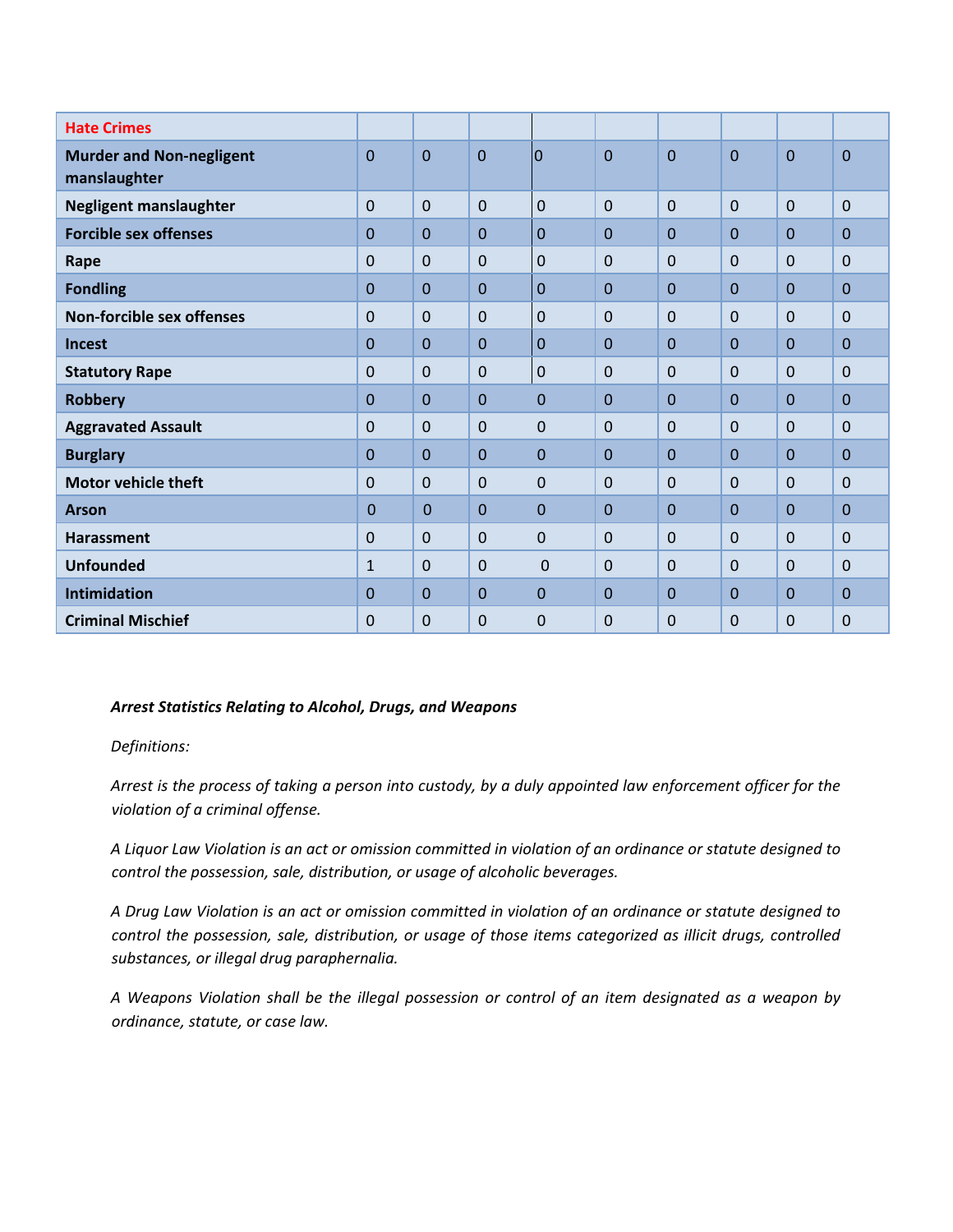|                                    | <b>On Campus</b> |                |                | <b>Off Campus</b> |                |                | <b>Public Property</b> |                |                |
|------------------------------------|------------------|----------------|----------------|-------------------|----------------|----------------|------------------------|----------------|----------------|
|                                    | 2017             | 2018           | 2019           | 2017              | 2018           | 2019           | 2017                   | 2018           | 2019           |
| <b>Arrests</b>                     |                  |                |                |                   |                |                |                        |                |                |
| <b>Liquor law violations</b>       | $\mathbf 0$      | $\overline{0}$ | $\mathbf{0}$   | $\mathbf{0}$      | $\overline{0}$ | $\mathbf 0$    | $\mathbf{0}$           | $\overline{0}$ | $\overline{0}$ |
| <b>Drug law violations</b>         | $\overline{0}$   | $\overline{0}$ | $\overline{0}$ | $\overline{0}$    | $\overline{0}$ | $\mathbf{0}$   | $\overline{0}$         | $\overline{0}$ | $\overline{0}$ |
| <b>Illegal Weapons Possessions</b> | $\overline{2}$   | $\mathbf{0}$   | $\mathbf 0$    | $\overline{0}$    | $\mathbf{0}$   | $\overline{0}$ | $\overline{0}$         | $\overline{0}$ | $\mathbf{0}$   |
| <b>Disciplinary Actions</b>        |                  |                |                |                   |                |                |                        |                |                |
| <b>Liquor law violations</b>       | $\mathbf{0}$     | $\overline{0}$ | $\mathbf{0}$   | $\Omega$          | $\overline{0}$ | $\mathbf 0$    | $\mathbf{0}$           | $\overline{0}$ | $\overline{0}$ |
| <b>Drug law violations</b>         | $\overline{0}$   | $\overline{0}$ | $\mathbf{0}$   | $\overline{0}$    | $\overline{0}$ | $\mathbf{0}$   | $\overline{0}$         | $\overline{0}$ | $\overline{0}$ |
| <b>Illegal Weapons Possessions</b> | $\mathbf 0$      | $\mathbf 0$    | $\mathbf{0}$   | $\mathbf 0$       | $\overline{0}$ | $\mathbf 0$    | $\mathbf{0}$           | $\mathbf{0}$   | $\overline{0}$ |

# *WCCS Crimes Stats Arrests & Judicial Actions*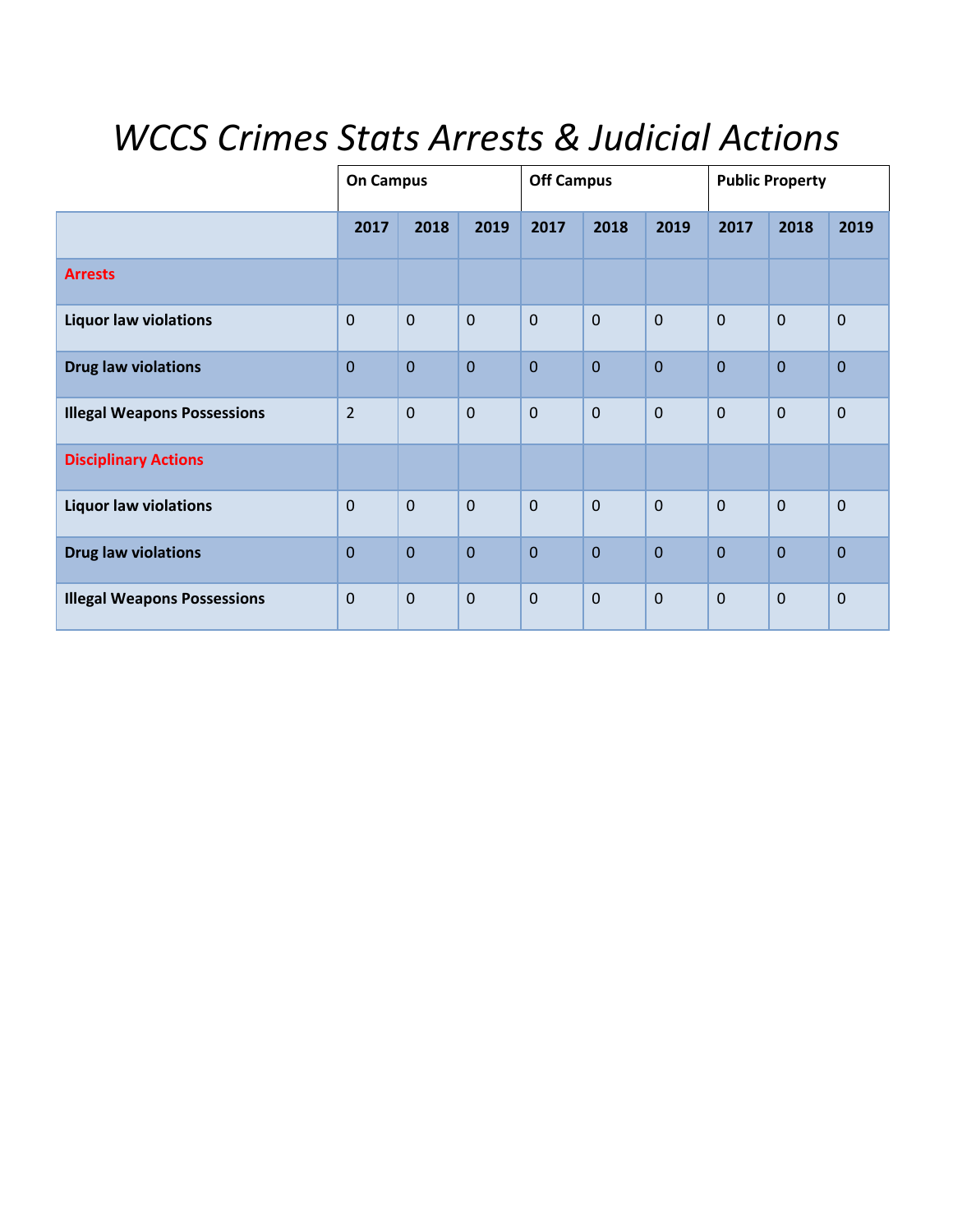#### **WALLACE COMMUNITY COLLEGE SELMA**

#### **ADMINISTRATIVE OFFICERS**

Dr. James M. Mitchell

*President*

Dr. Donitha Griffin

*Dean of Students/Executive to the President*

Dr. Tammie Briggs

Dean of Instruction

Dr. Rosa Spencer

*Dean of Business and Finance*

Mrs. Veronica Brown

*Associate Dean of Institutional Effectiveness & Faculty Development*

Mr. Corey Bowie

*Director of Talent Search/Gear Up*

Ms. Anessa Kidd

*Director of Financial Aid*

Dr. Sarah Davis

 *Director of Health Services*

Dr. Herbert Thomas Jr.

*Director of Student Support Services*

Ms. Minnie Carstarphen

*Library Director/Learning Resource Center*

Ms. Lula Snowden

*Director of Adult Education*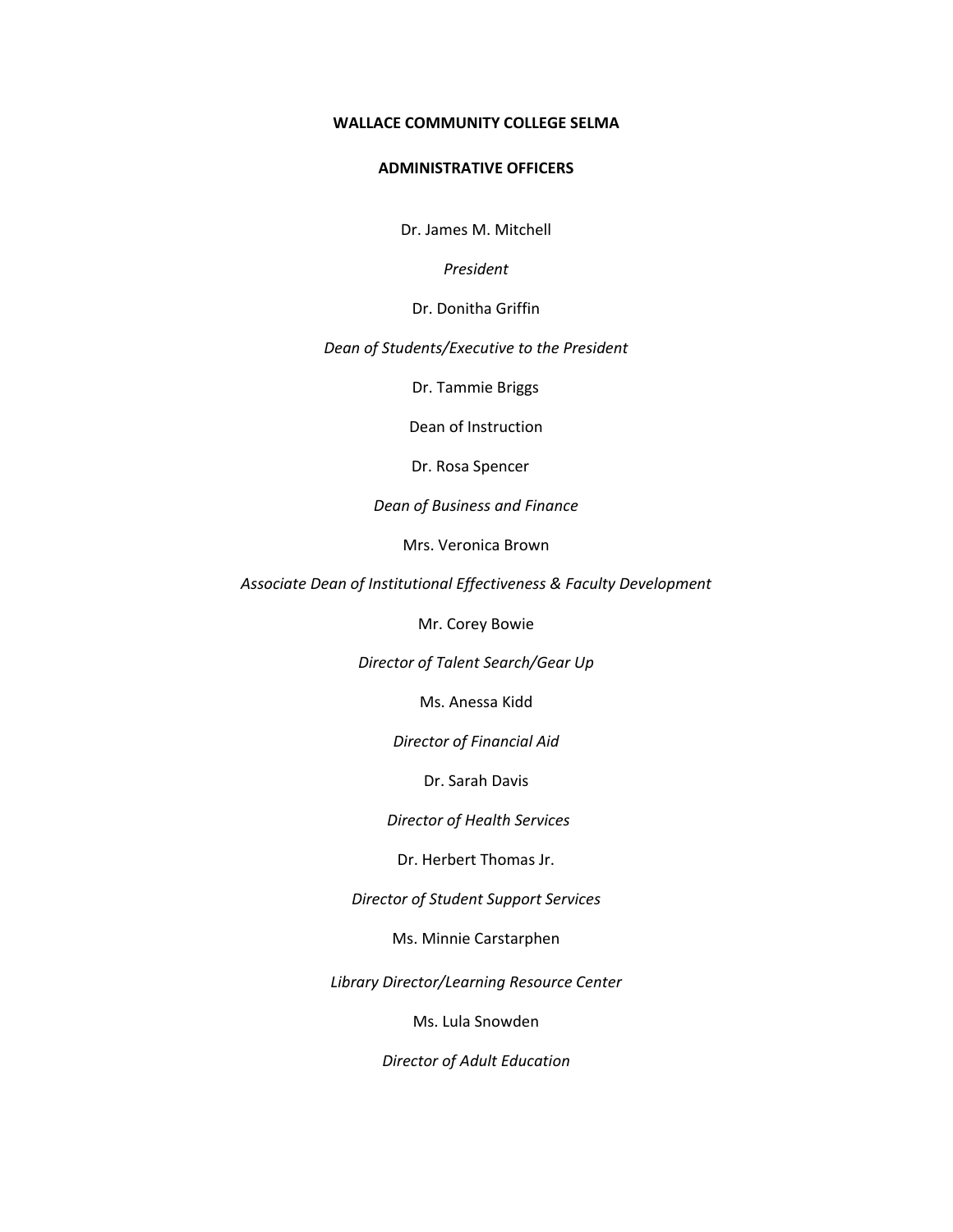Mr. Robby Bennett

*Director of Technology & Information Services*

Mrs. Bertha Allen

*Director of AMSTI*

Mr. Johnny Moss III

*Marketing and College Relations*

Ms. Felicia Sanders

*Director of E‐Learning*

Dr. Marilyn Hannah

*Department Chair of Business & CIS Programs*

Mr. Lonzy Clifton

*Director of Admissions/Counselor*

Mr. Charles J. Dysart II

*Public Safety Coordinator*

Ms. Maxine Sturdivant

*Director of Write Now/ Arts and Science Department Chair*

Mr. Michael Walker

 *Arts and Science Department Chair*

Mr. Keith Jackson

*Director of Facilities & Safety*